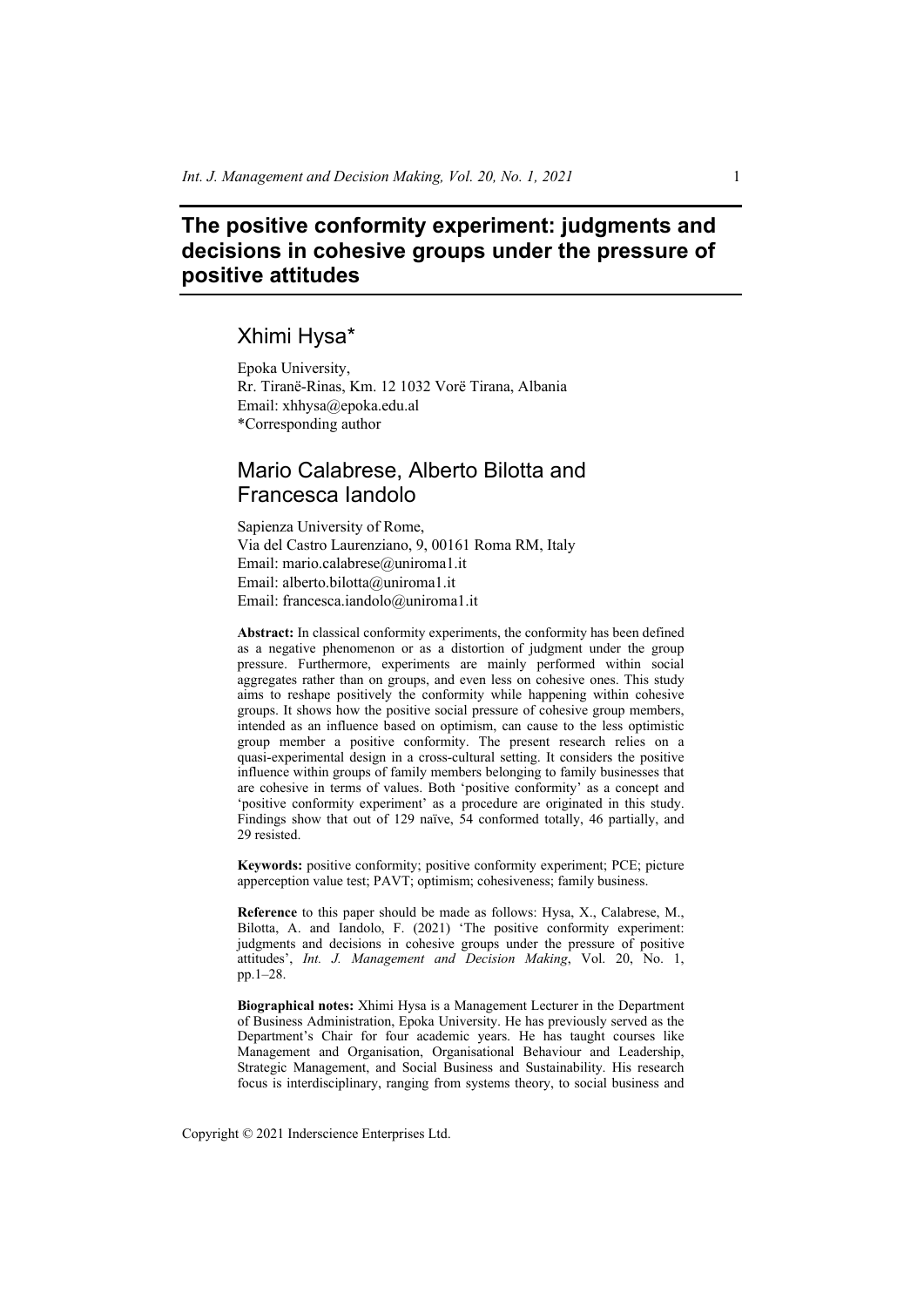#### 2 *X. Hysa et al.*

sustainability, service science, group dynamics and leadership. He is known as one of the academic pioneers in Eastern Europe for the social business movement. Together with Nobel Laureate, Prof. Muhammad Yunus, he has Co-Founded Yunus Center for Social Business & Sustainability at Epoka University. He is also an entrepreneur and a Business Consultant. He has consulted several organisations, among others United Nations Development Program.

Mario Calabrese is an Assistant Professor in Management at Sapienza University of Rome. At the same university, he was an Adjunct Professor of Management, Technological and Organisational Innovation, Innovation and Organisation of Companies, Management of Supply Markets. In the field of Management, he worked on the definition and implementation of new systems regarding the strategic planning process, planning and control of R&D activities, operational planning and control and financial management. In 2012, he obtained his PhD in Economics and Finance for Business Management at Sapienza University of Rome and in 2014, obtained a specialisation from the National School of Administration. He has an exciting academic where he has produced several scientific works, participated in research groups, conferences and congresses.

Alberto Bilotta graduated in Business Economics at LUISS Guido Carli University of Rome. He obtained his PhD in Economics and Finance for Business Management at Sapienza University of Rome. He was a Research Fellow at the 'Parthenope' University of Naples, developing innovative and integrated approaches to strengthen the competitiveness of the agri-food system. Currently, he is a Research Fellow at the University of Sannio in Benevento where he is studying circular economy models for the sustainable management of the agri-food chains of local areas. His research interests include systems theory, complexity science, knowledge management, circular economy, sustainability and healthcare management. His work experience includes internal audit and project management.

Francesca Iandolo is a Lecturer in Management at Sapienza University of Rome. She graduated in Accounting and holds a PhD in Management with a dissertation thesis on viable systems approach (VSA), value creation and sustainability. Her research interests concern the application of systems theories to corporate sustainability and the role of technology diffusion within digital platforms. She participated in several national and international conferences as a discussant and published on national and international journals. She is a chartered accountant and Junior Consultant for private companies.

## **1 Introduction**

Since the creation of the conformity concept (Allport, 1920a, 1920b, 1924; Jenness, 1932), its connotation has been negative and continues to be so in most cases. Although some authors consider labelling conformity as 'good' or 'bad' an absurd question (Aronson, 2008), the concept is generally associated with a lack of independence on the part of an individual or as a distortion of judgment under group pressure (Asch, 1951; 1952; 1955; 1956). In simplest terms, conformity has been defined as 'yielding to group pressures' (Crutchfield, 1955, 1962; Mann, 1969), and thus something that one should resist. Despite this fact, there are some authors who define conformity in accordance with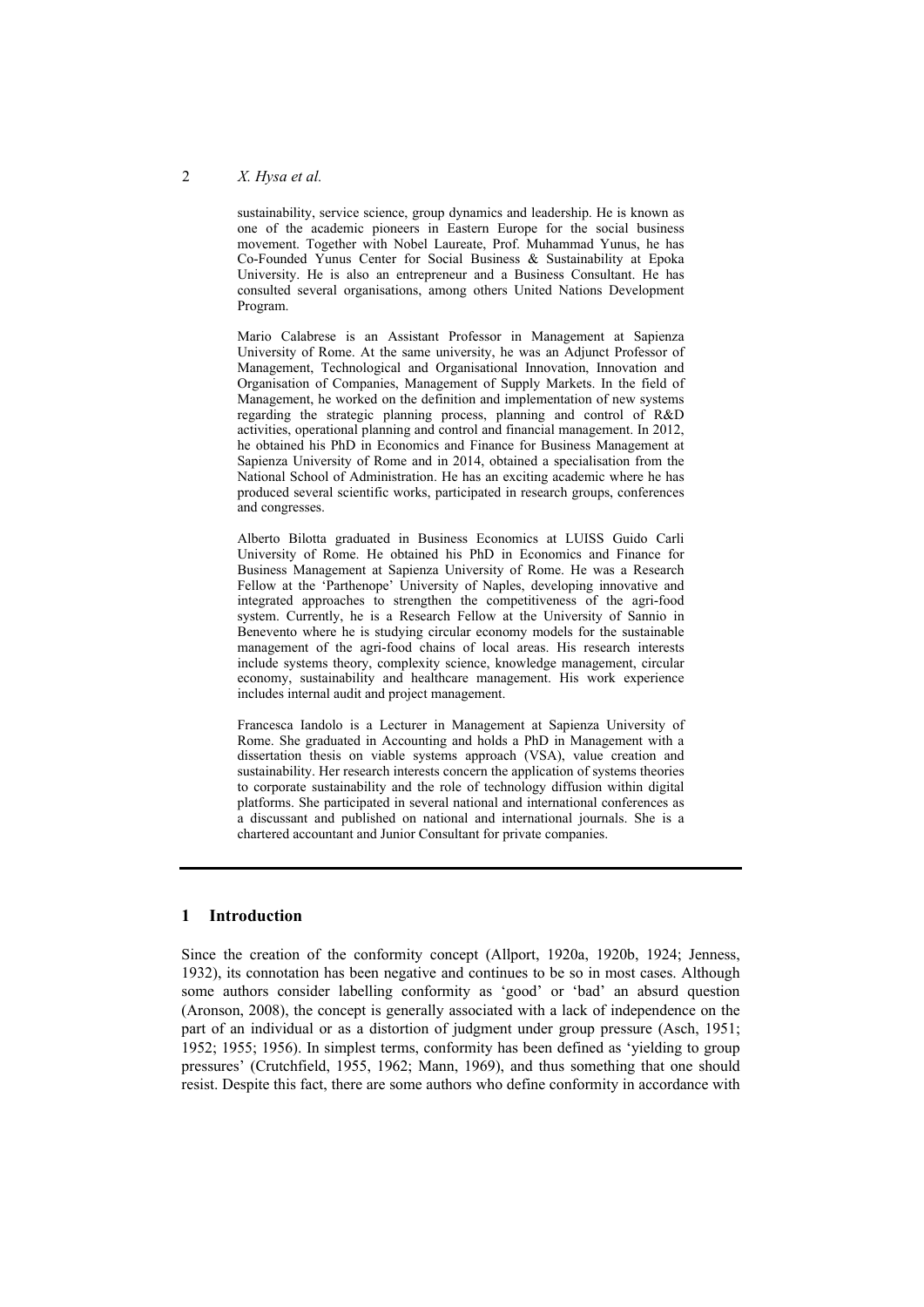normative social influence, or the "influence to conform with the positive expectations of another…person, group, or one's self" [Deutsch and Gerard, (1955), p.629]. Perhaps, the most significant works in this sense are those of Cialdini et al. (1991), and Kallgren et al. (2000). They have developed a model of normative conduct in order to influence people to conform to correct and socially approved behaviour, meaning those behaviours based on social norms (i.e., the rules that a society has for acceptable behaviours, values, and beliefs). Furthermore, researchers have made advances showing a positive correlation between conformity to group norms and team cohesiveness [Carron, 1982; Kinoshita, 1964; Lott and Lott, 1961; Myers, (2010), p.213; Schermerhorn et al., (2010), pp.188–189]. These advances are important because cohesiveness itself is positively related to performance [Beal et al., 2003; Carron and Brawley, 2012; Forsyth, (2010), p.138; Gully et al., 1995; Mullen and Copper, 1994; Oliver, 1988; Park and Shin, 2009] and satisfaction [Hackman, 1992; Hare, 1976; Hellriegel and Slocum, (2011), p.373; Hogg, 1992; Hoyle and Crawford, 1994; Van der Vegt et al., 2001; Van Zelst, 1952; Williams, (2007), pp.51–54]. It means that conformity, given the appropriate contingency factors, can serve as a positive component. Notwithstanding these positive associations, researchers are ambivalent about labelling conformity as 'positive conformity', or as a positive decisional action within group dynamics (at least in necessary situations), even though this is strongly dependent on context and scope.

Another limit related to most conformity experiments is their use of individuals unknown to each other (Jenness, 1932; Sherif, 1935; Asch, 1955; Crutchfield, 1955). Hence, rather than experimenting conformity within organisations where individuals know each other (e.g., families), experiments are 'suddenly' performed on extemporaneous aggregations of individuals without any significant tie. In other words, experiments are conducted more on citizens than on human resources. This is a derivate of the predominance that conformity studies about the society have had at the expense of specific conformity studies on businesses and other organisations. It is comprehensible because conformity is a matter born in the field of social psychology, and the application of the concept in organisational studies remains a value proposition or an extension, emphasised still less in family business studies (Miller et al., 2012). As a result, conformity looks like a 'conditioned reflex' of social influence, understood to mean the influence coming from the society or a portion of it (e.g., a specific aggregation extracted from a crowd) with the power to change our attitudes, behaviours, values, and beliefs (Bond and Smith, 1996; Cialdini and Trost, 1998; Cialdini and Goldstein, 2004). However, conformity experiments developed from noted exponents on the topic have also been realised within organisations to study, for example, conformity to group norms (Kelley and Shapiro, 1954); conformity to group attractiveness (Rotter, 1967); or simply conformity caused by normative social influence upon individual judgments, while individuals were not unrelated parts of an aggregation but interrelated compositional parts of a group (Deutsch and Gerard, 1955). Nevertheless, if some tangential studies have been performed on positive social influence or on organisational groups, none of them have considered positive conformity itself, based on optimism's influence to be performed on consonant groups and, especially, on cohesive groups of family businesses. The latter perspective is also the aim of this research, given the research gap in previous studies and experiments. Thus, the purpose of this research is to find out if there is any positive social pressure of cohesive group members within family businesses, intended as an influence based on optimism, which can cause to the less optimistic group member a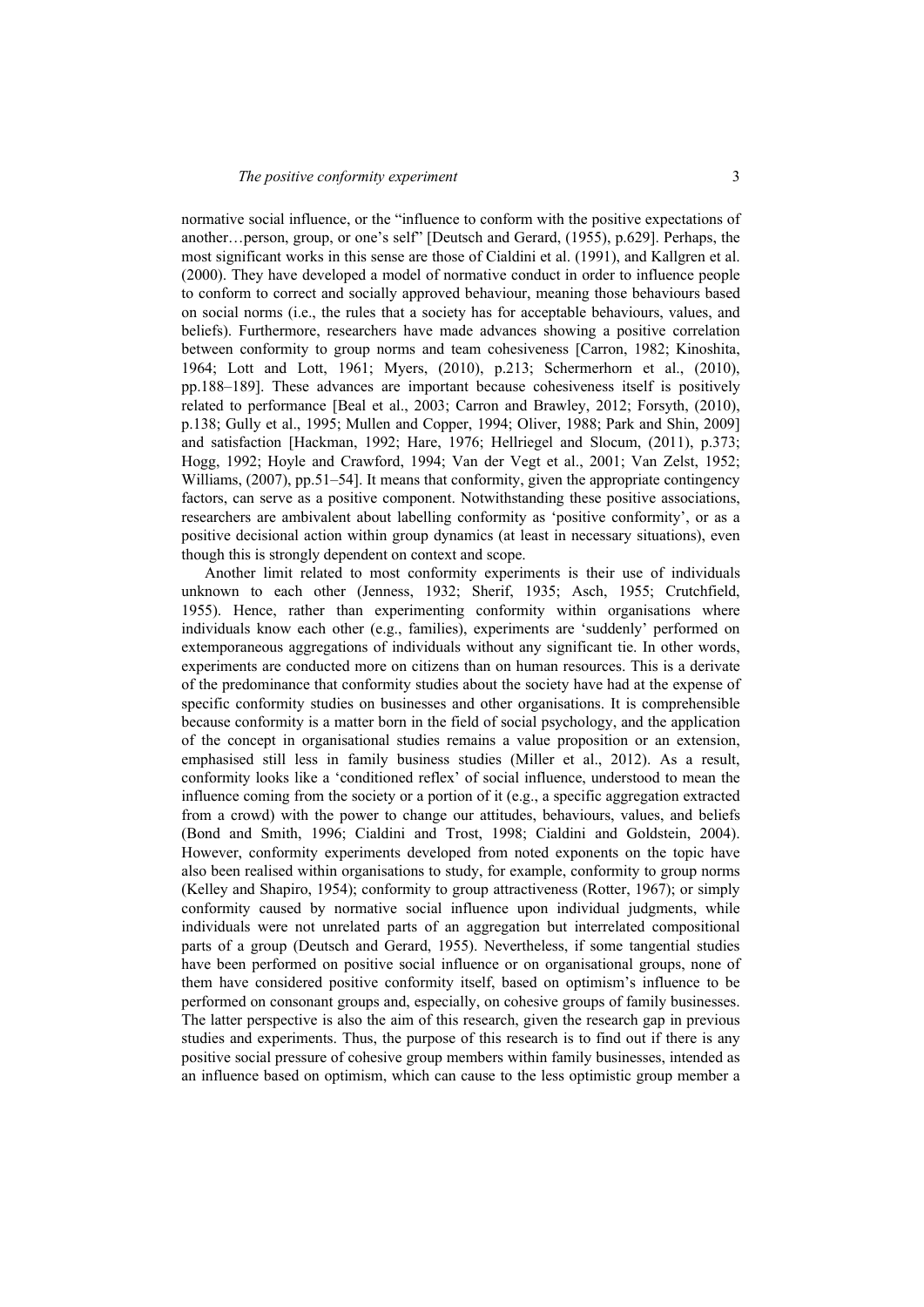positive conformity, intended as a conformity toward other members' positive attitudes such as optimism.

The structure of this work it is conceptualised to follow with the systematic review of literature (Section 2), considering first the original conformity studies and experiments. Because it was aimed to study the conformity within small family businesses and supposedly cohesive groups, then it was deemed necessary to review the concepts of cohesion and conformity in family business studies. Afterwards, since the authors emphasise the positive side of conformity, the emergence of positive conformity studies has been analysed through an interdisciplinary perspective. After the literature review, the article's structure continues with the methodology, unfolding methods, techniques and instruments of data gathering as deeply analysed in Section 3. Section 4 deals with the analysis of the collected data. Section 5 refers to the discussion of findings by concluding with implications and limitations of this study.

## **2 Literature**

### *2.1 Conformity: a review of classical studies and experiments*

Conformity is a phenomenon we run into in everyday life in every type of organisation. Many studies and experiments have been done on this subject. One of the first scholars concerned with the phenomenon of conformity, from an experimental standpoint, was Arthur Jenness, who was influenced by the works of social psychologist, Allport (1920a, 1920b, 1924). In Jenness (1932) defined conformity (though he did not make use of the term) as an alteration of an individual's opinion when others differ materially in their opinions about a question. For Jenness, "This may be interpreted as an indication of the influence of social pressure in contributing to understatement, rather than overstatement of opinion, even after the individuals who constituted the social situation are no longer present" (p.294).

Some years later, Sherif (1935, 1936) made public the results of his experiments about conformity. He based his experiments on a visual illusion called the autokinetic effect. The autokinetic effect was used to create an ambiguous situation for each individual participant due to an unstable reference point for where the position of the light was anchored. Thus, when participants were gathered, they heard from each other different viewpoints regarding the light's movement, and consequently they conformed to a common estimate by the group. It means that personal insecurity can be compensated for with the group's security, using group members as a source of information, and believing that the group's opinion is the correct one. This is a process of informational social influence or social proof (Cialdini, 2009), or "the influence of other people that leads us to conform because we see them as a source of information to guide our behavior; we conform because we believe that others' interpretation of an ambiguous situation is more correct than ours and will help us choose an appropriate course of action" [Aronson et al., (2010), p.215]. Therefore, in the face of uncertain conditions, group members use the responses of others in the group as reference points and informative resources, being thus influenced by an informational power (Raven, 1965). Informational social influence, rather than simple public compliance, involves private acceptance (which follows, or fails to follow, the compliance) based on a genuine belief that the influencer's behaviour (what he/she is saying or doing) is right and should be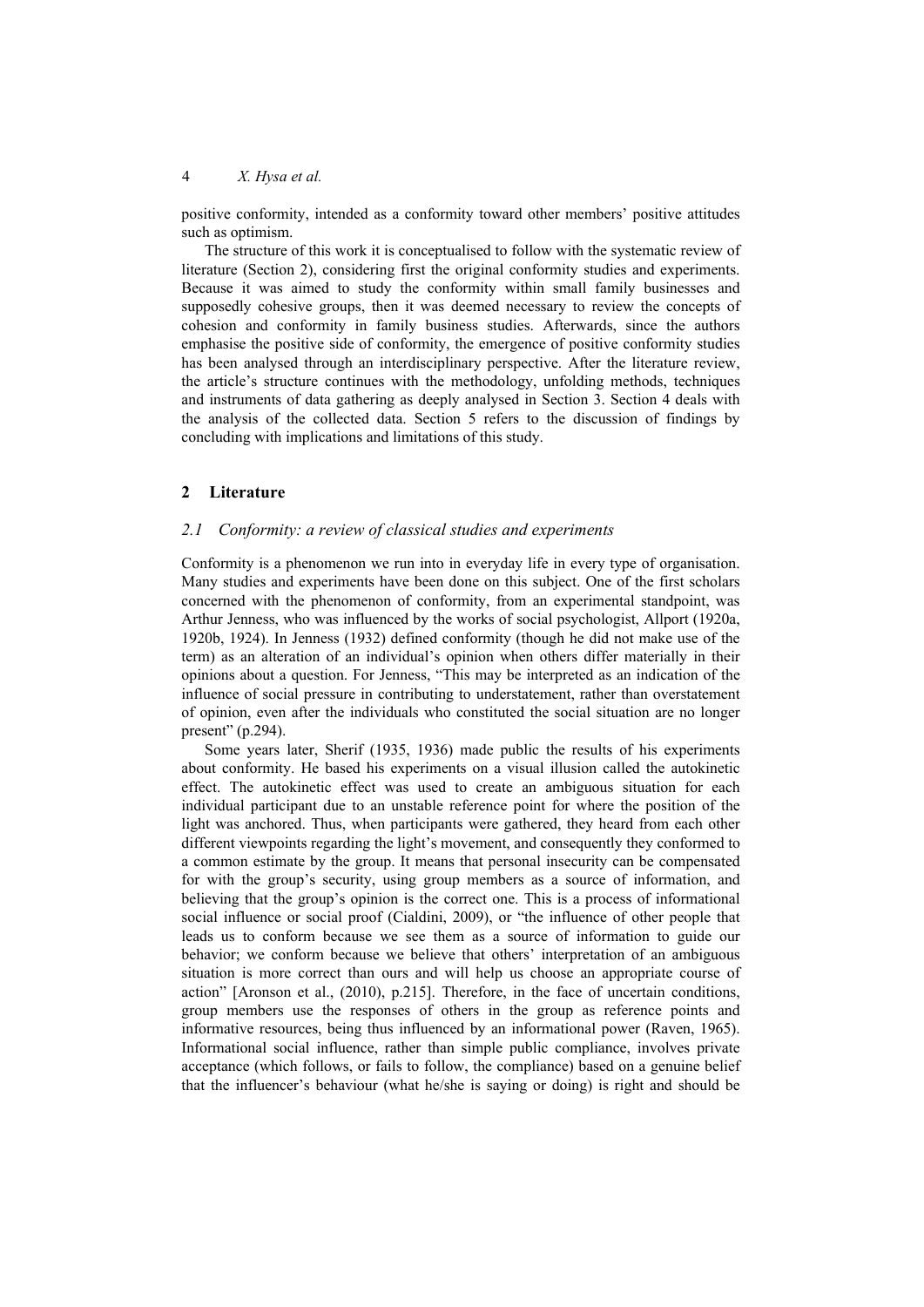followed. When the influencer has a referent power (Raven, 1992), so that the influenced individual is attracted or identified with him, then the component of social influence that comes out is that of identification. In this case, the influenced mind thinks: "I want to be like the influencer." A step forward is internalisation, where values, beliefs or behaviours of the influencer are not simply 'things' to be followed by the influenced individual in specific moments; they are components of a 'permanent cause' deeply rooted in the individual's system of beliefs. Therefore, the individual makes both a public compliance and a private acceptance. These components of social influence (i.e., compliance, identification and internalisation), which were ideated by the Harvard psychologist, Kelman (1958), are basic factors of conformity.

If Sherif's experiments were essentially based on informational conformity, Asch's experiments relied on normative conformity (i.e., public compliance). Unlike Sherif's situation, which was ambiguous, Asch (1951, 1955) conducted a 'stimulus line experiment', based on a visual/perceptual judgment in a totally clear situation. Participants' duty was simple: it was sufficient to compare the standard line with the others, and to tell which one of the comparison lines corresponded to the standard line. All the participants, except one (the 'cavy' or the naïve), were instructed to give the wrong answer. With this experiment Asch wanted to test how social pressure influences the judgment of an individual in a certain situation from the informational standpoint. The average conformity rate across Asch's experiment was 33%. A similar average (30%) was reached also by Crutchfield (1955) in an experiment conceptually like that of Asch. These are significant rates if we consider that that social behaviour is not an exact science. But the main question that arises is: why do individuals conform to the group norms?

In case of informational social influence, people conform because they have the need to be informed about the right direction to follow in the face of a highly uncertain situation. On the other hand, normative social influence creates pressure for single individuals for social approval in situations that have a greater amount of certainty. Therefore, individuals feel the need to be accepted by the group; they experience a social need, the belonging and affection need (Maslow, 1954). Nobody wants to be excluded; it has an emotional cost. This fact is also supported by neurobiological evidence. Berns et al. (2005) used functional magnetic resonance imaging and a task of mental rotation in the context of peer pressure to investigate the neural basis of individualistic and conforming behaviour in the face of wrong information. In accordance with the brain regions that were involved, perceptual and emotional processes were active during the act of social conformity. In substance, individuals conform because their amygdale produces a feeling codified as a 'fear of separation' caused by the coercive effect of group pressures on individuals' behaviour (Harvey, 1988). In other words, it seems clear that the group, as a social entity, exercises a coercive power ('I will punish you in case of disagreement') and a reward power ('I will give you rewards for compliance') toward single members.

### *2.2 Cohesion and conformity in family business studies: what's missing?*

The family is by nature the most cohesive unit of a society. Its influence is relevant not only inside but also when family members deal with various outside contexts. Also, in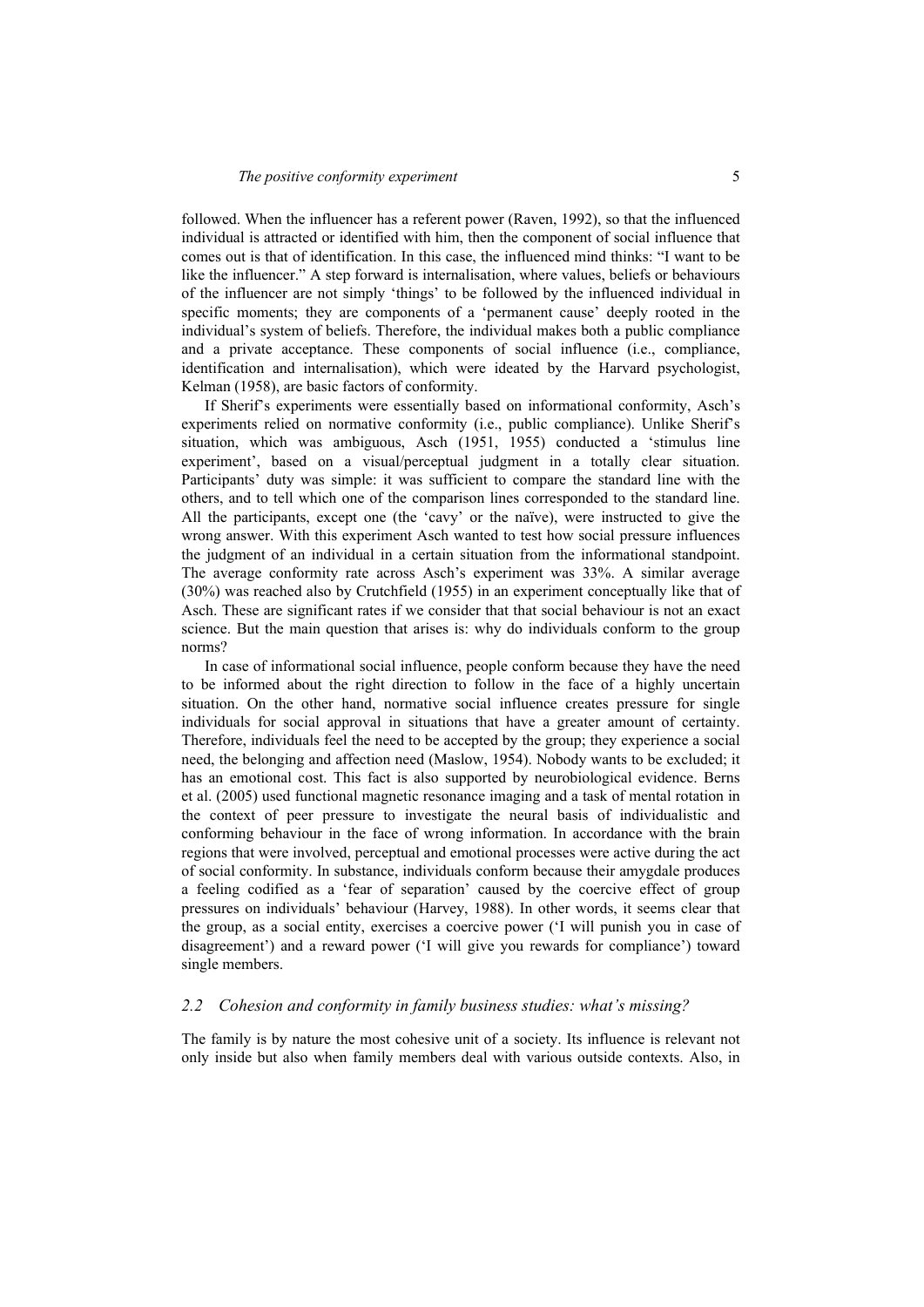family business studies conducted from different perspectives, the family cohesion of group members has attracted the attention of scholars.

While some researchers propose that the combination of family and business creates a need for trade-offs in family and business demands, there are others who argue that the social system of the family creates a synergy in the top management team that is not present in those teams with less 'familiness' (Ensley and Pearson, 2005). According to the authors, the social family dynamics of the family-owned firm will result in higher cohesion, potency, task conflict and shared strategic consensus than those with less 'familiness'. The significance of running a family business is also supported by other researchers who measure group cohesiveness in comparison between family and non-family firms, concluding that family firms have higher levels of profitability, survival and cohesion, and that the levels of trust, participation and organisational climate have a positive and significant influence on the performance of family firms (Jiménez et al., 2015).

In terms of relationships and reciprocal influences, the family is seen as a "complex adaptive socio-technical systems" (Barile et al., 2016) where business dynamics are related to family dynamics. Given the number and usage of technological devices by family members (inside and outside businesses), families are not anymore exclusively social environments (i.e., social systems) but also technological ones (i.e., technical systems). These new forces increase the speed of family dynamics and consequently its complexity (i.e., more variables plus more interactions among variables). As a result, it requires more adaptations to environmental dynamics. From here the term "complex adaptive socio-technical systems." Respecting the recursive property of systems in which one system includes and, at the same time, is included by another system, and where different life contexts are interrelated and contagious to each other (e.g., family and business) (Poutziouris et al., 2008), then the family relationships (e.g., parent-child) within the family might influence the cohesiveness of family relationships within the business (Collins et al., 2012).

Regarding the benefits of cohesive groups in family businesses, it was seen that family cohesiveness – in which members of the owner family feel closeness, have mutual solidarity and the desire to stick together – is a determinant factor for shaping the effect of ownership on organisational learning (Zahra, 2012). Finally, two reports of Ernst and Young in 2014 and 2015 analyse accurately and deeply the phenomenon of family cohesiveness in family business. The reports offer multi-perspectives of team cohesion in family business and its positive impact on financial performance (return on equity) and gender equality. Data show that cohesion is cultivated by branding, trust, and sustainability.

However, in family businesses there are also problems of cohesiveness when it comes to business governance. In a family business the business governance assumes even a more delicate approach since the classical separation between ownership and control (Fama and Jensen, 1983) is less demarcated. Consequently, the family dynamics are mirrored also in the business governance. In one study, family group cohesiveness was considered in relation to the different family generations involved in running the family business. The conclusion drawn was that, when older generations try to impose their perspectives and choices on the younger ones, usually because of generational gap and mentality, conflict arises and may have negative effects on group cohesion (Del Giudice et al., 2010). That situation is also known as the 'generational shadow' (Davis and Harveston, 2001). Another study, with a particular focus on the Italian context, looked at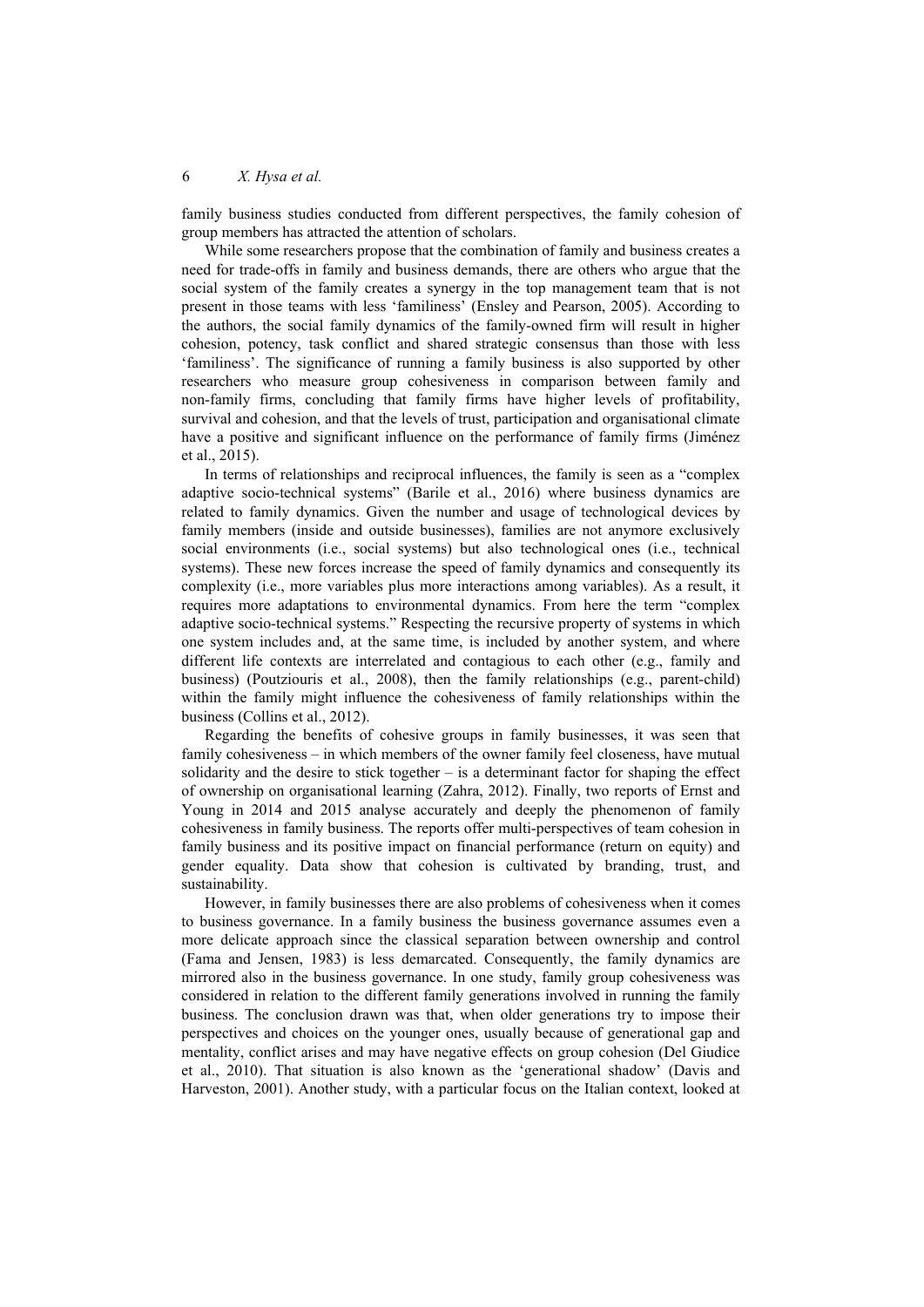the relationship between board composition and board processes in Italian family businesses. It considered the potential beneficial effects of outside board members on board processes such as effort norms and cohesiveness, finding out that boards with outside directors are perceived as more committed to the board's tasks (i.e., higher effort norms) and more cohesive (Bettinelli, 2011).

Because the literature sustains the premise that members of more cohesive groups tend to conform more to their groups' norms [Myers, (2010), p.213; Schermerhorn et al., (2010), pp.188–189; Carron, 1982; Kinoshita, 1964; Lott and Lott, 1961], and because empirical evidence shows that families and family businesses are more cohesive than other entities (Ensley and Pearson, 2005; Jiménez et al., 2015), it is consequently expected that family businesses governed by family members will demonstrate higher levels of conformity. However, not many studies related to conformity in family businesses have been done (Miller et al., 2012), and they are almost completely absent when it comes to positive conformity (as defined in this study), though the positive influences of family members on each other have been analysed in several studies with different focuses.

From the groupthink decision-making standpoint and the generational one, the involvement of only one generation in running the family business may lead to the groupthink phenomenon, since the interpretation schemes of group members are close to each other and they might see the reality through more similar lenses compared to previous or future generations, though personalities might diverge (Schjoedt et al., 2013).

Referring to the relation between family business governance and conformity, Miller et al. (2012) use the socio-emotional wealth (SEW) approach to investigate whether or not the pursuit of SEW objectives leads to greater strategic conformity among family firms. Their findings suggest that, the more the family is involved in ownership and management, the more likely strategic conformity is to occur. The study by Miller et al. (2012) analyses the impact of family firms' strategic conformity on firm performance, seeing an underlying positive relationship between conformity and return on assets. From a different perspective, Katz et al. (2010) investigate the succession of family business governance and conformity to founders' vision. They state that "perhaps the firm's choices are constrained because of a veto from a retired founder, where the current owners feel the obligation to conform to the founder's original vision of the enterprise" (p.320). Similarly, a KPMG Report in 2011 suggests that the previous generation should not ask the younger generation to conform to precedent cognitive frames at all costs, but rather must ensure that the new leadership team is compatible and cohesive, not in a forced conformity either to each other or to the previous generation. The report also warns that it is counterproductive to force children to work together if they are not compatible.

If the studies regarding cohesiveness in family business show a strong body of evidence, there are few studies on the matter of conformity of family members involved in family businesses (Miller et al., 2012), and next to nothing on the importance of positive conformity in family-owned firms.

### *2.3 The emergence of 'positive conformity'*

The term 'positive conformity' means the act of conforming to other people's positive attitudes for positive outcomes. More specifically, it refers to individual's conformity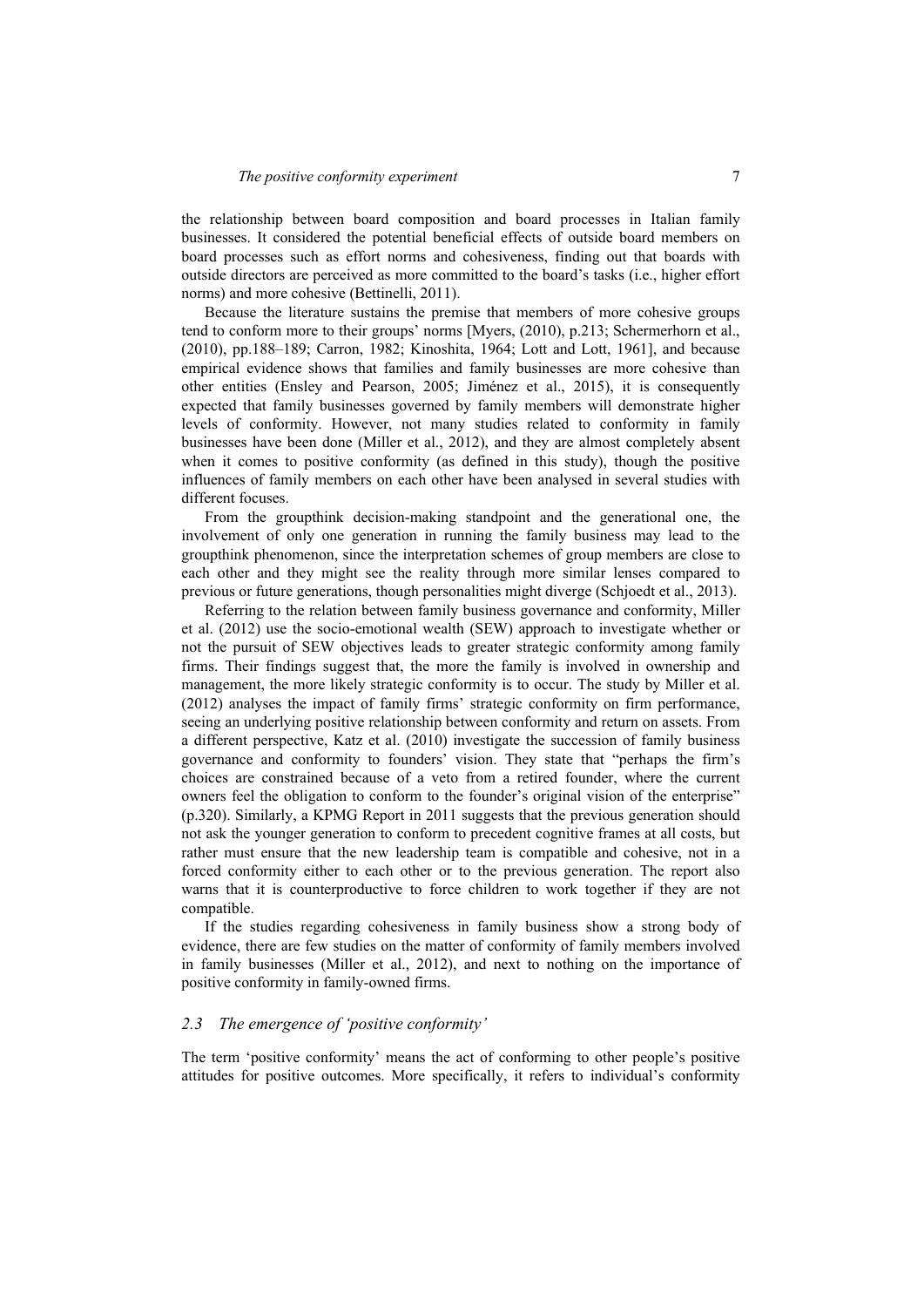toward one or more components of positive psychological capital (i.e., self-efficacy, optimism, hope and resiliency) possessed by one or more group members for a positive organisational behavioural (POB) purpose (e.g., increasing commitment and performance, increasing satisfaction and citizenship behaviour and decreasing voluntary absenteeism and turnover). It depends on circumstances, but the term 'positive' in this work means a necessary alignment of a group member toward the group's positive attitudes as a whole in order to achieve common (positive) goals. Thus, it refers to a requisite conformity as a contingency requirement. It is a state of mood first, and an attitude second, that helps individual members to improve their job satisfaction and group performance. The positive conformity can be individual or social, but in the latter case it should not be confused with the concept of *groupthink*, which means a psychological drive for consensus at any cost that suppresses dissent and appraisal of alternatives in cohesive decision-making groups (Janis, 1972). Although this definition treats positive conformity as an act, it is not a simple act (e.g., mood state) but an attempt to repeat that type of behaviour so that it becomes an automatic mechanism/attitude. Quoting Aristotle (1998), "We are what we repeatedly do. Excellence then, is not an act, but a habit." Ultimately, conformity is a sort of decision-making. You decide how you want to be and, as Robbins (1991) explains, "it is in your moments of decision that your destiny is shaped" (p.40). But when an individual conforms, the decision-making is under pressure. It is very important for the group (or for the leader) to use the most appropriate pressure in accordance with the situation. Since the pressure, as a cause, and the conformity, as an effect, both rely on two constraints (i.e., context and scope), conformity can thus be either positive or negative relative to the kind of pressure used. Hence, the situation and the aim of leader or group must be considered. However, today's leaders must know that obedience is an 'old-fashioned' concept, and the pressure derived from it is ineffective in the long run. Conformity must rely essentially on a horizontal dimension (i.e., alignment/consonance). The leadership influence should be based on persuasion (Cialdini, 2007), not on orders; this is because human resources management becomes more and more a 'marketing' activity [Drucker, (2009), p.31]. Leaders or groups must 'sell' cognitive frames to their members. The basic distinctive traits of leadership, through which leaders change their own and other people's minds, are intelligence (emotional and multiple), visceral instinct and moral integrity [Gardner, (2007), pp.118–122]. These traits can be used to transform an obliged conformity to a voluntary conformity to group norms. The most effective stimulus of a voluntary act is leadership by example, based on work, responsibility and earned trust [Drucker, (2002), pp.220–222]. This is exactly what positive conformity intends: conforming to the positive attitudes of others for a positive purpose.

Though positive conformity is a novel term in the field of organisational studies, coming out only in the present research, it is rooted in scientific evidence. During the '70s the Asian country Bhutan was a subject of accurate analysis made by economists. In 1972, Bhutan's fourth Dragon King, Jigme Singye Wangchuck, coined the term 'gross national happiness' as a substitute of GDP. Subsequent research has shown that the conformity of Bhutan's population to this new positively perceived indicator has increased happiness and life quality [Conway, (2010), p.199]. Today this economic branch of study is called 'happiness economics' [Anielski, (2007); Kahneman and Diener, 2004]. Other evidence comes from the field of positive psychology. According to Seligman (2002), the field of positive psychology can be considered at both individual and group level. It is related with past-present-future feelings such as well-being,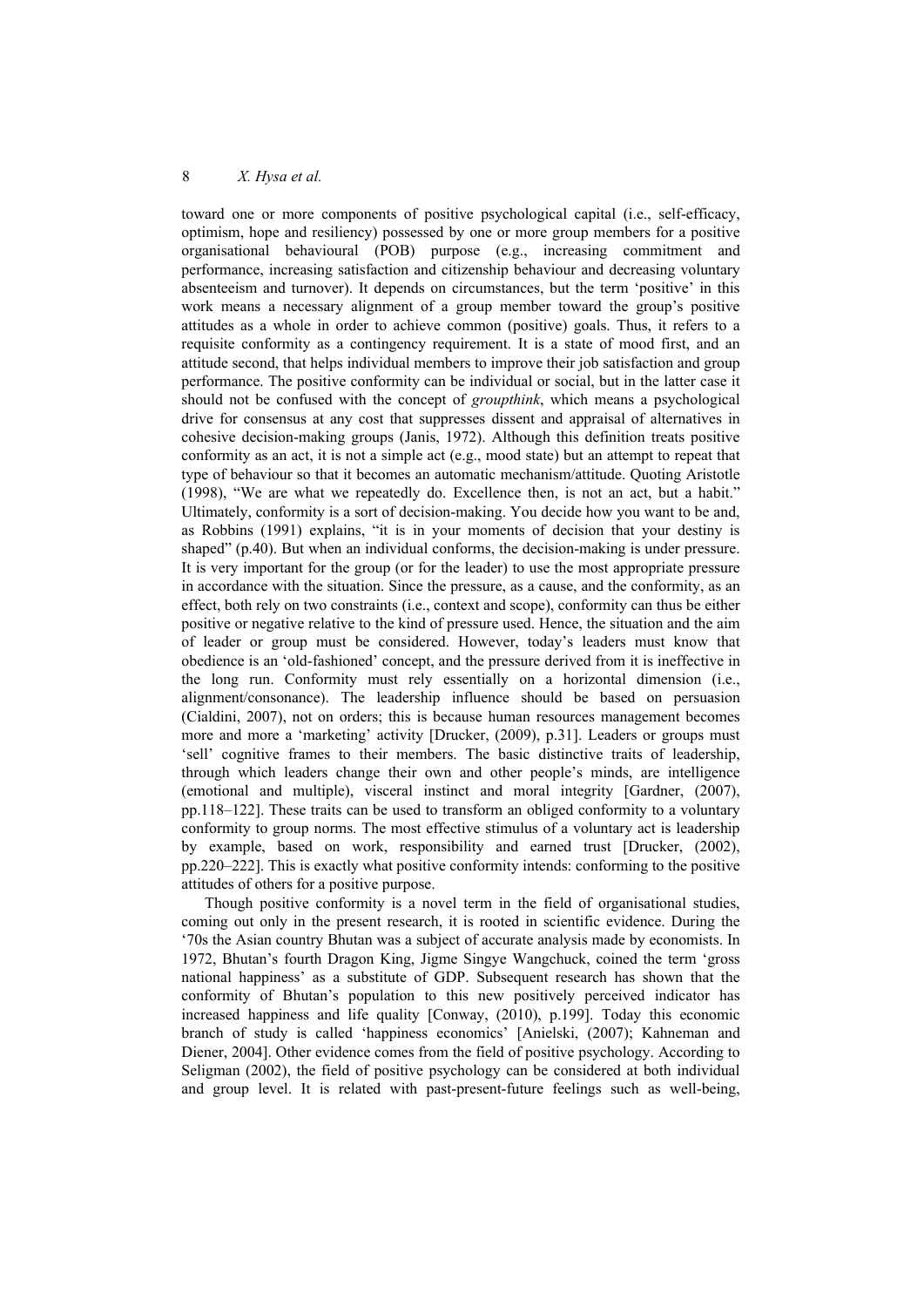satisfaction, happiness, optimism, hope, and faith. Thus, positive psychology is focused, not on mental illness, but on human strengths, acting them as individuals or teams.

Although positive psychology is an emerging science (Seligman and Csikszentmihalyi, 2000), it was Maslow (1962) who coined the term in his book, *Toward a Psychology of Being*. Maslow dedicated a chapter to this topic (Chapter 6 – 'Cognition of being in the peak-experiences'), saying, "This is then a chapter in the "positive psychology," or "orthopsychology," of the future in that it deals with fully functioning and healthy human beings, and not alone with normally sick ones" [Maslow, (1962), p.85].

The scientific movement of positive psychology has been a catalyst for studies on how to induce positive behaviour within organisations. This positive trend embraces two ramifications: positive organisational scholarship (POS), which focuses on positive outcomes and attributes such as excellence, flourishing, thriving, virtuousness and resilience in individuals, groups and organisations (Cameron et al., 2003; Cameron and Spreitzer, 2012), and POB (Ashkanasy and Ashton-James, 2007; Luthans, 2002a, 2002b; Nelson and Cooper, 2007). POB has been defined as "the study and application of positive oriented human resource strengths and psychological capacities that can be measured, developed, and effectively managed for performance improvement in today's workplace" [Luthans, (2002b), p.59]. It encompasses several relevant components: self-efficacy/confidence, hope, optimism, and resiliency.

- *Self-efficacy:* It is a personal conviction or belief about performing successfully, or not, a specific task. It is context-specific and competence-based. Self-efficacy is influenced by contingency factors, past analogous experiences, and interpretation of achieved goals. The concept of self-efficacy was developed by Albert Bandura in his social cognitive theory (SCT) (Bandura, 1977, 1997) and has relevant implications in the workplace. A meta-analysis of 114 studies and 21,616 subjects showed a .38 weighted average correlation between self-efficacy and task performance (Stajkovic and Luthans, 1998). Another recent study shows a significant relation of self-efficacy to work performance and job satisfaction (Luthans et al., 2007a).
- *Hope:* Snyder et al. (1991, p.287) define hope as "a positive motivational state that is based on an interactively derived sense of successful (1) agency (goal-directed energy) and (2) pathways (planning to meet goals)." Simply put, hope is based on motivational forces (agency) and strategic thought (pathways). Workplace research has found that higher hope among human resources has a more positive impact on profits, job satisfaction and organisational commitment (Adams et al., 2010).
- *Optimism:* The main exponents in the field are, on one side, Carver and Scheier and, on the other side, Martin Seligman. For Carver and Scheier the concept of optimism is related to expectancy-value theory. In simple terms, for the authors, "Optimists are people who expect good things to happen to them; pessimists are people who expect bad things to happen to them" [Carver and Scheier, (2002), p.231]. In addition, Seligman connects optimism with causal attributions (i.e., attribution theory). He makes use of the term *explanatory style* in order to indicate how people interpret personal events, pointing up that optimism is a dynamic attitude (state-like) that can be learned (Seligman, 2006). In the workplace, optimists are highly motivated and feel satisfaction in their jobs, define more stressed objectives, attribute failure to environmental factors (external causes) and do not underestimate their capabilities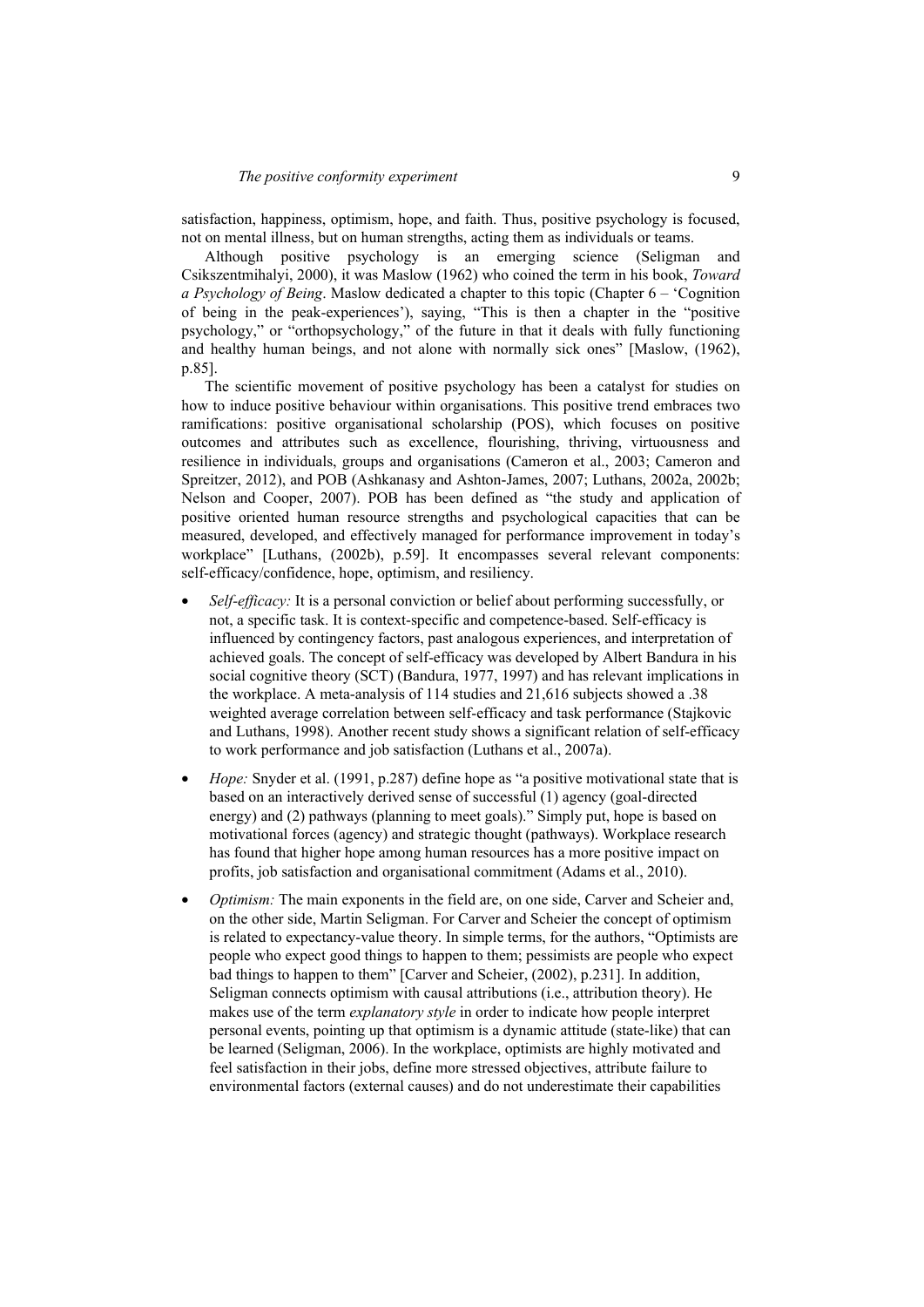### 10 *X. Hysa et al.*

[Luthans, (2011), p.214]. Other research has shown optimism as an attitude positively related to employee performance, job satisfaction and work happiness (Youssef and Luthans, 2007). Further interesting evidence shows that, the more optimistic the leader, the more optimistic the followers, which reveals that optimism is contagious (Wunderley et al., 1998).

*Resiliency:* It is defined by positive psychology scholars as 'a class of phenomena characterised by patterns of positive adaptation in the context of significant adversity or risk' [Masten and Reed, (2002), p.75]. Resiliency is an important component, especially in times of organisational turbulence and crisis. Research on this topic has shown a positive correlation of resilience with job satisfaction, work happiness and organisational commitment (Youssef and Luthans, 2007). Resilience has also been considered by the viable systems approach as an important tool for decision-making and strategic communication (Barile and Casula, 2011). In fact, in viable systems terms, resilience coincides with the concept of flexibility, which can be deliberate or innovative (Golinelli, 2010). Deliberate flexibility comes out when the decision maker has predicted options-based planning [Williams, (2007), p.140] or situational plans inserted within the extended structure. Conversely, innovative flexibility emerges without a 'backup plan'; it is an invention of the moment allowing the decision maker to face an intuitive and creative task.

When the above-mentioned components (self-efficacy, hope, optimism, and resiliency) are combined with each other, they create a powerful driver of POB, namely 'positive psychological capital' (PsyCap). PsyCap is based on the first absolute postulate of systems thinking: the whole is greater than the sum of its parts. Therefore, when self-efficacy, hope, optimism and resiliency are used synergistically, they are expected to have a greater impact on organisational behaviour outcomes than the single impact of each component would suggest [Luthans et al., (2007), p.19].

From the literature review, there are some clues that can allow us to believe that positive attitudes, like optimism for example, can affect the behaviour of group members to conform to these attitudes. If these positive attitudes are spread among the majority of group members, then they can cause an influence (i.e., 'social pressure') on the single individual, which will probably conform to others' positive attitudes in order to be part of the group. This influence is expected to be higher in families in general, and family businesses in particular, since the family is the most cohesive and fundamental institution in all societies. Therefore, following this logic, a hypothesis arises:

Hypothesis  $H_1$  The positive social pressure of cohesive group members within family businesses, intended as an influence based on optimism, can cause to the less optimistic group member a positive conformity, intended as a conformity toward other members' positive attitudes such as optimism.

# **3 Methodology**

In this study we report all measures and manipulations. This paper includes an explanatory/explicative research design. It is explanatory because it explains 'why things are going in a certain way' [de Vaus, (2001), pp.1–3]. The basic methods used for the explanatory aims are the picture apperception value test (PAVT) (Barile et al., 2018), the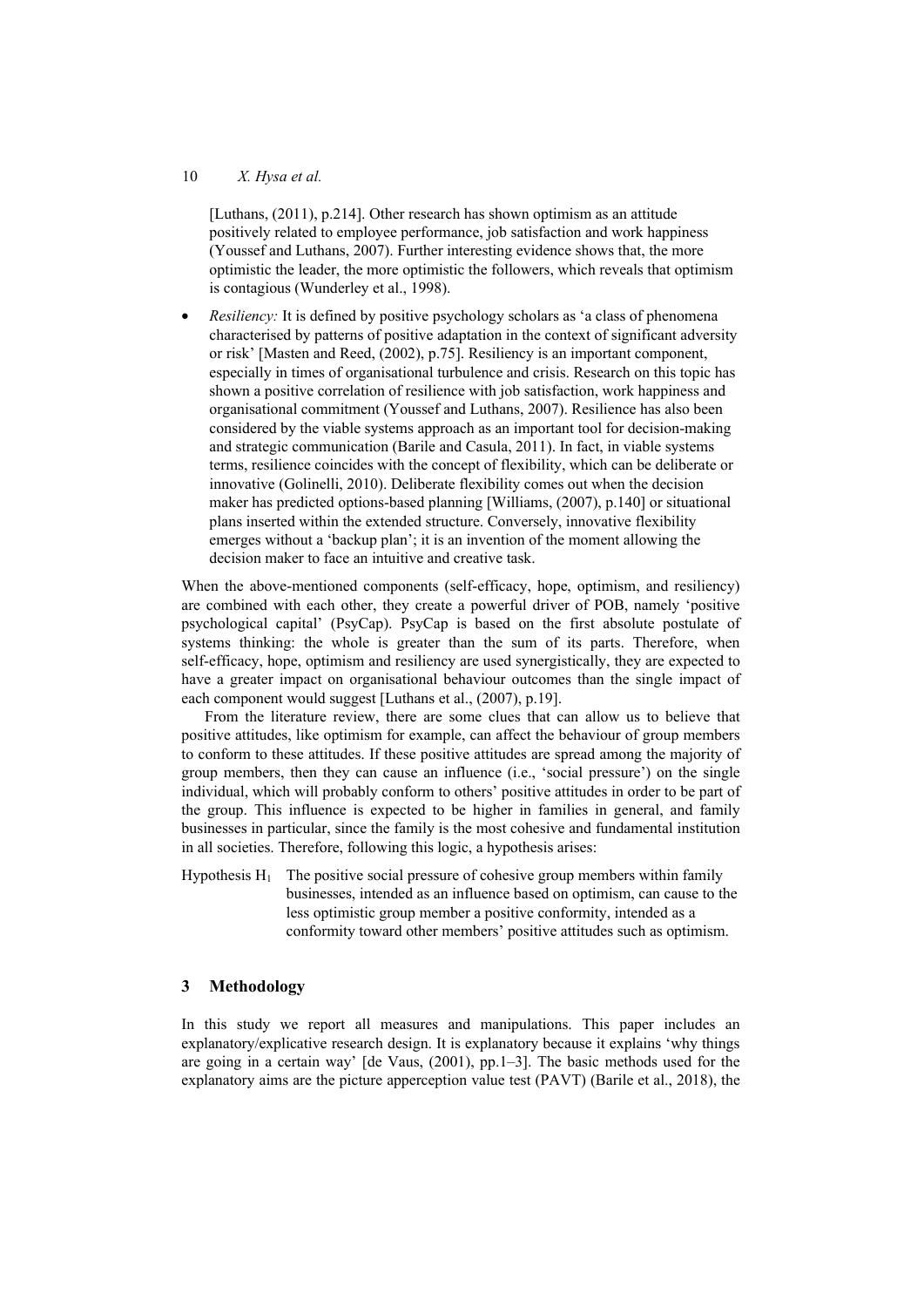test of optimism or life orientation test–revised (LOT-R) (Scheier etal., 1994; Carver and Scheier, 2002), and the positive conformity experiment (PCE). The first two tests are instrumental for the successive PCE. The third assumes the shape of a quasi-experiment design. Figure 1 represents a flowchart of the methodology.





The setting of this study is cross-cultural, involving three countries: Italy, Albania and Kosovo. All the participating businesses were small family businesses with four to five family members of different generations directly involved in the business. 193 family businesses were composed of four members; the other 147 ones were composed of five members. All the mentioned members were actively involved in the business. In total, 340 family businesses were analysed, of which 187 were in Italy, 90 in Albania and 63 in Kosovo. The sample is a non-probability sampling relying mostly on convenience sampling (e.g., we have reached out small family businesses through chambers of commerce and other business associations). But at some extent it relied also on the purposive sampling as we have classified family businesses into small ones, including 4 to 5 members. This was done in order to have a better focus and less complexity in data gathering and data processing

In the stage of group cohesiveness measurement, the sample size refers to the whole participants from 340 family businesses, namely 1,507 participants who participated in the procedure of PAVT (193  $\times$  4 + 147  $\times$  5). However, in the next stages – the ones of optimism's test and PCE – the sample size was reduced to only cohesive groups in family businesses. Thus, only 129 family businesses were taken into consideration for these stages and the overall participants were 557 (88  $\times$  4 + 41  $\times$  5). Out of them, 129 were naïve (experimental cavies), and the rest (428) were confederates. Sample size was determined before any data analysis.

#### *3.1 Measuring family business members' cohesiveness with the PAVT*

To achieve the purpose of this paper, which is to offer a positive perspective on the conformity concept within cohesive families that operate businesses (not simply within social aggregates, as in Asch's conformity experiment), it seems mandatory not only to create groups – which in this case are already created since they are families – but also to measure conformity within cohesive families characterised by harmonic relationships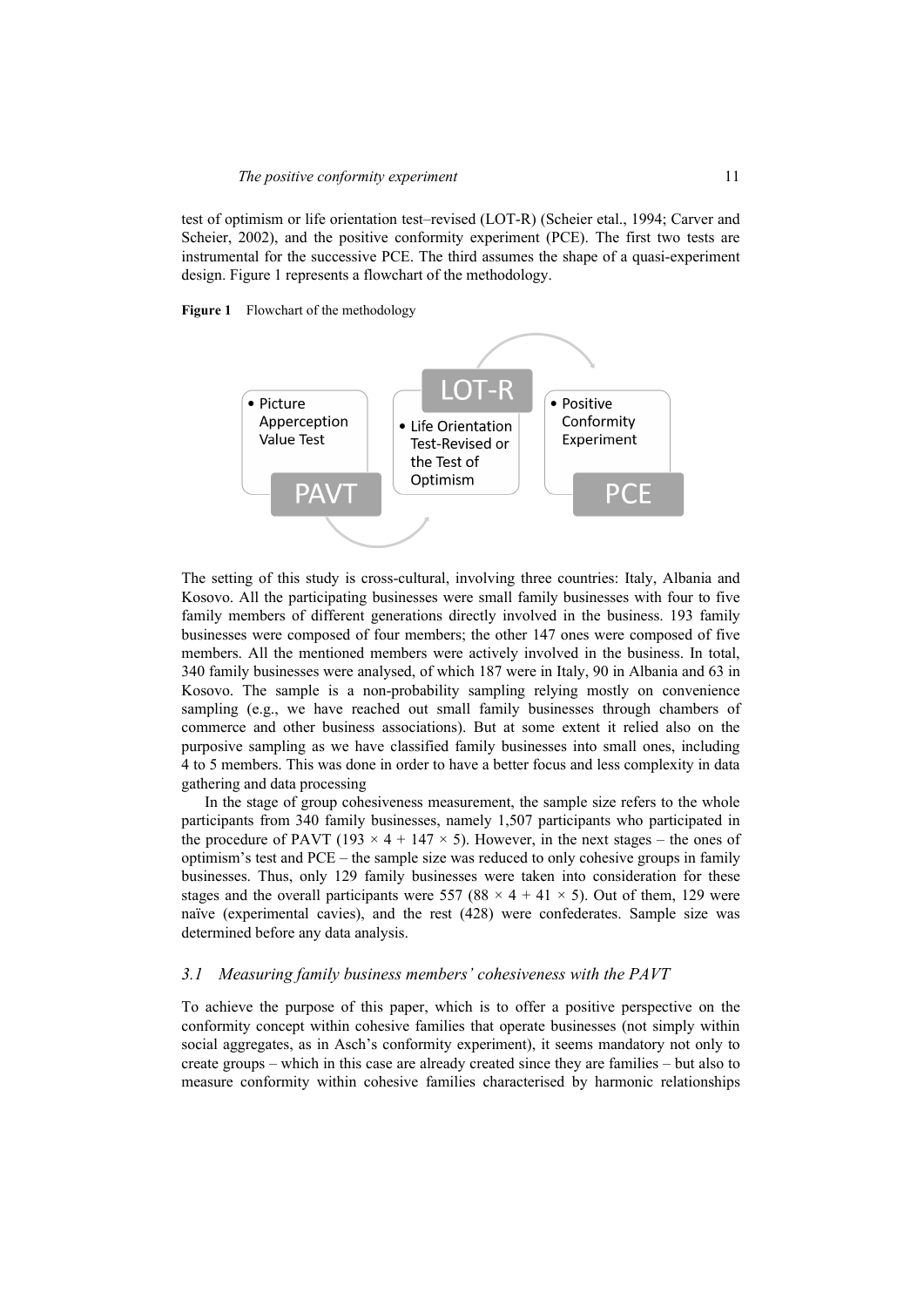(i.e., consonant families). Right now, it is necessary to distinguish a *group* from a *social aggregate*. According to Hogg and Vaughan (2011, p.273), when we talk about a random collection of people without relationship history and a common purpose, "more likely these are merely social aggregates, collections of unrelated individuals – not groups at all." The cohesiveness level is measured because, the more cohesive a group is the more pressure is exercised by group members on the single individual and, consequently, the higher the probability to conform to the group's attitudes and norms (as stated in the introduction). Thus, this study differs from Asch's (1955) conformity experiment, performed with aggregates, and simultaneously from that of Deutsch and Gerard (1955) performed with groups where their cohesiveness degree had not been considered.

Recalling again the empirical evidence about the positive relationship among cohesion, performance, and job satisfaction, it becomes relevant for this study to test the positive conformity only on cohesive members of family businesses. In synthesis, the present research differs from others because:

- 1 it deals with the conformity phenomenon in a positive way by using the novel term 'positive conformity'
- 2 it considers groups, and furthermore cohesive ones, for performing the PCE, using a novel test for measuring cohesiveness (i.e., PAVT)
- 3 the application context is the family business.

The first step of the empirical design regards the measurement of group cohesiveness in family businesses by using the PAVT. The scope of this step is to evaluate the cohesiveness (based on macro-categorical values) within small family businesses. Through the following procedure, it was possible to classify the groups being studied in accordance with their system of values and to measure the degree of cohesiveness of family members involved within each family business.

The PAVT (Barile et al.,  $2018$ )<sup>1</sup> combines the logical structure of the thematic apperception test, known also as the picture interpretation technique (Murray, 1943), with the logical structure of value surveys (Ericson, 1969; Rokeach, 1973; Schwartz, 1999, 2006; Hofstede et al., 2010; Barile, 2011). More precisely, the general technique of picture apperception was combined with Barile's survey on categorical values (Barile, 2011).

Referring to the procedural steps of the test, firstly, in an *ad hoc* session, the meanings of categorical values and macro-categorical values derived from them were explained to the participants. Barile's (2011) survey has shown that, from a list of human categorical values, using the statistical techniques of principal component analysis and factor analysis, it is possible to identify common factors called macro-categorical values (i.e., universal human values). These macro-categorical values can be expressed as a continuum between extreme states/pairs, as follows:

- 1 ethical conduct (from being abusive to being respectful and responsible)
- 2 desire for success (from being indolent and passive to being supernatural and delirious)
- 3 sense of duty (from indifference to 'self-sacrifice')
- 4 focus on social relationships (from egoism and individualism to extreme altruism)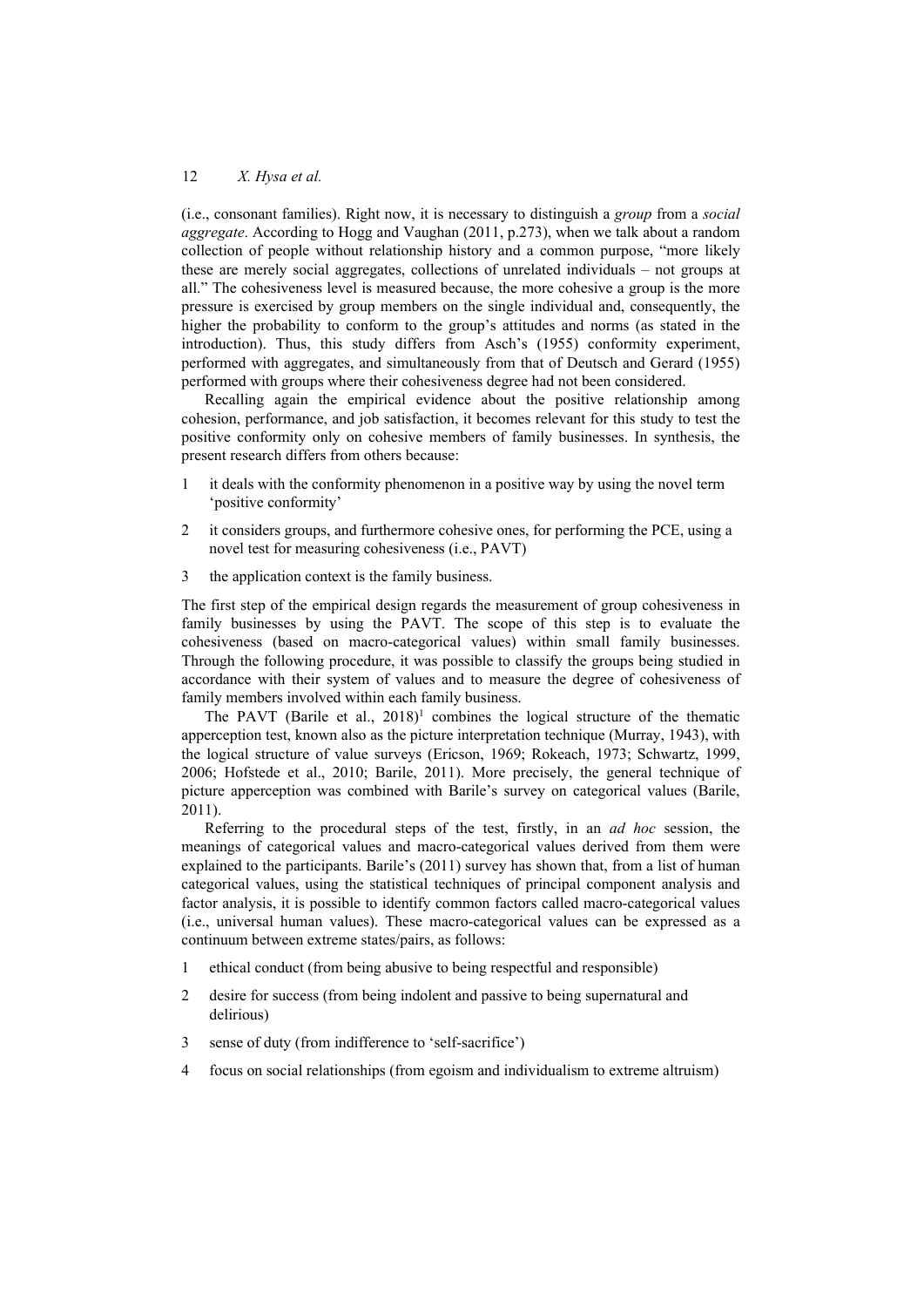- 5 seeking consensus (from personal image and credibility to usefulness for the community)
- 6 opportunistic behaviour (from abusing others with power/authority for personal gains to dedicating oneself to the accomplishment of organisational goals).

After that, it was explained to the participants that different persons have different hierarchies of macro-categorical values, and the same person's hierarchy might vary when the interactional context changes. Above all, it was made clear to each family member that each of the values listed above assumes a typical trend like a Gaussian distribution, or a trend that goes from one extreme/state to another, appointing conceptually opposing pairs of objects, subjects, concepts, events, etc. (e.g., bad-good, black-white, small-big, etc.). Therefore, in order to express each of the macro-categorical values as a normal distribution, Osgood's semantic differential, a scaling technique with a range 1–7, was used (Osgood, 1952; Osgood et al., 1957). The choice of the semantic differential was not casual. This instrument was created by Charles Osgood and colleagues to measure the meaning of concepts. It is based on the subjective perception that individuals make inside the surrounding environment of objects, events, figures, other individuals, and so on. Hence, the semantic differential becomes a connection bridge between value surveys and picture perception/interpretation techniques. However, it is necessary to underline that the scientific basis of PAVT goes beyond the semantic differential. A picture serves as a stimulus for the brain's visual cortex, which activates emotions. Because emotions are strongly linked with values, we use responses to the projection of some casual, emotion-evoking images to draw inferences about the values of family members, as explained below. According to Härtel et al. (2005, p.29), "Emotions can express meanings and understanding because strong judgments and values are anchored in emotions and struggling." This is also sustained by Taylor (1995) and Kirkeby (2001) and dates back in Aristotle's (1998) idea. Thus, by stimulating emotions through pictures, it is possible to ferret out the values (this is shown on the PAVT procedure).

Once the participants understood the concepts of categorical values, macro-categorical values and semantic differential, the procedure continued (in another *ad hoc* session) with the execution of the PAVT. The participants were given two documents: one containing only the macro-categorical values, each of them specified by the defined semantic differential pairs, the other containing the number of pictures projected on the screen, the list of macro-categorical values per picture and the 1–7 scale for each picture and for each macro-categorical value. In other words, the first document was consultative, and the second was the document of data collection on which participants had to give their answers. The question now is: what kind of answers? At this stage, a PowerPoint presentation was projected onto a large screen. One by one, 20 pictures were presented in a sequence of about six seconds each (with each one followed by about 36 seconds for the participants to answer/react). The pictures were chosen in accordance with some categories such as objects, subjects, locations, events, etc. Each one of the pictures served as a stimulus to give an answer. Thus, the pictures played the same role that questions play on a questionnaire. In other words, considering context and purpose, we describe pictures and questions as functionally synonymous. In practice, for each picture the participants followed these guidelines: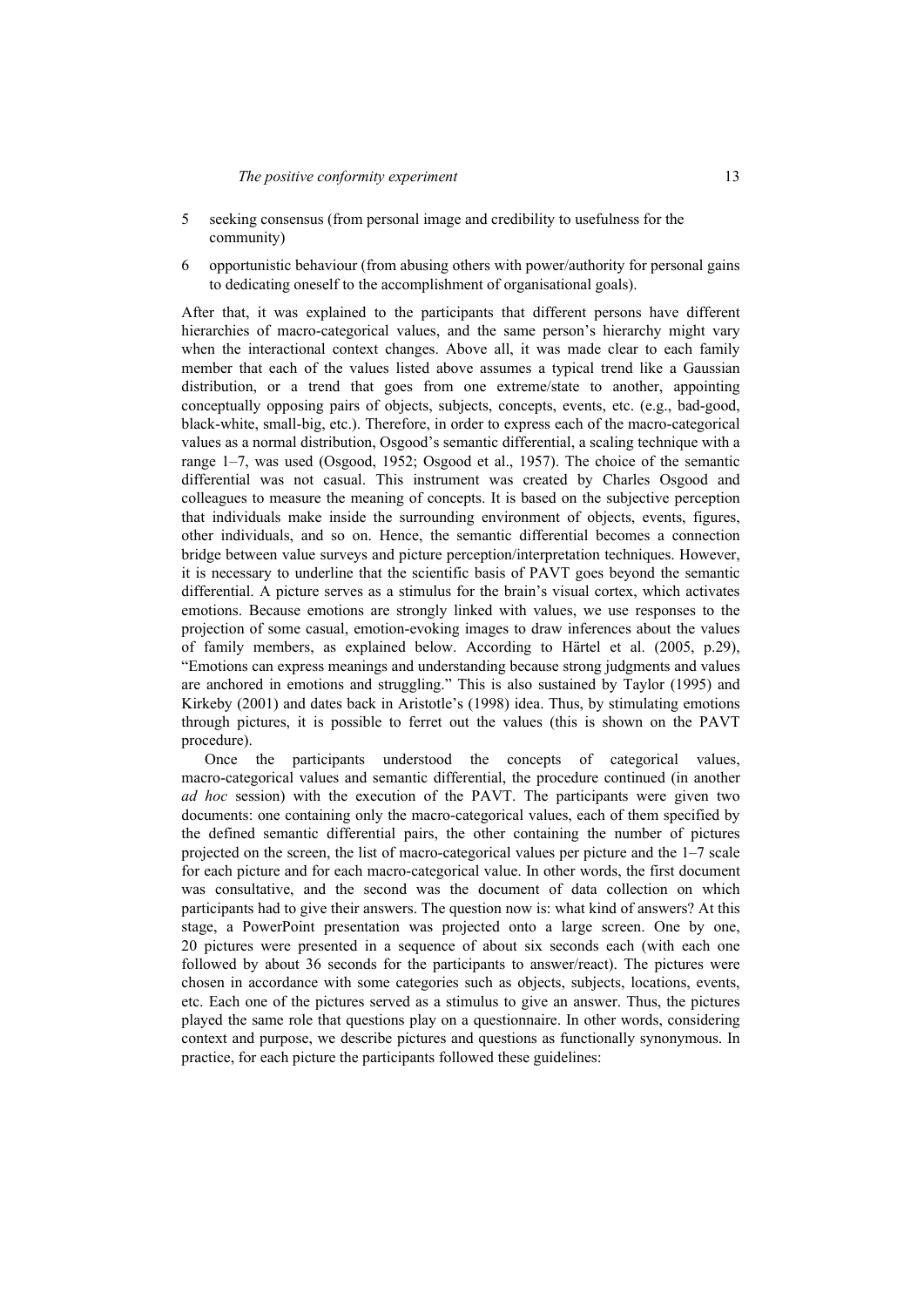- a Ask yourself: How many macro-categorical values (one, more than one, or nothing) does this picture transmit to me?
- b Then look directly at document 1, with the aim to have a brief look at all the listed values and their extremes (pairs); look them over quickly one by one.
- c After choosing the stimulated macro-categorical values, look at the scale from 1–7 in document 2, and then circle a number within the scale next to each value chosen.

# *3.2 Identifying the less optimistic with the LOT-R*

The test of optimism employed here is based on the LOT-R (Scheier et al., 1994; Carver and Scheier, 2002).<sup>2</sup> The aim of using this test is to identify within the consonant groups the 'cavies', or the most pessimistic members (one for each family group) on whom to exert positive social influence based on optimism, with the aim to achieve a positive conformity in the next experiment. So, the experiment's purpose is to transform a negative attitude-based person into a positive one through the social pressure coming from the positive attitudes of others. This study is focused only on optimism as a positive attitude and not on all the components of psychological capital. In order to identify the least optimistic person per group to be influenced, it was necessary to measure the optimism level of every potential participant in the experiment. Only the cohesive groups within each family business, as determined by the results of the PAVT procedure, were asked to complete the LOT-R questionnaire prepared by Scheier et al. (1994) aiming to select the less optimistic member to be positively influenced in the last procedure of the PCE.

# *3.3 The PCE*

The last and conclusive phase is the execution of the PCE. The experimental design is like that of Asch's visual judgment or conformity experiment (Asch, 1955). However, there are substantial differences from Asch's experiment. First, as previously noted, the experiment of the present study is directed at cohesive groups rather than just social aggregates [Deutsch and Gerard, 1955; Hogg and Vaughan, (2011), p.273]. Second, despite the logical structure of the experiment, which is based on social influence/pressure (like Asch's experiment), the modality of execution is based on positive conformity.

Regarding the experimental design, since the current experiment fulfils the conditions of having both independent and dependent variables but does not follow a randomisation procedure, it is a quasi-experiment design (Campbell and Stanley, 1963). In social research it is almost impossible to randomise the subjects in groups, particularly in situations involving pre-established groups [Corbetta, (1999), p.159]. Therefore, because the following experiment was conducted on pre-established groups (i.e., families), it can be called a quasi-experiment, that is, an experimental design that has treatment, observations and experimental groups but does not utilise the procedure of randomisation [Cook and Campbell, (1979), p.6].

The experimental technique used is the technique *after-only with control design*, where there is present an experimental group, an experimental action that influences one or more independent variables and a successive measurement on the dependent variable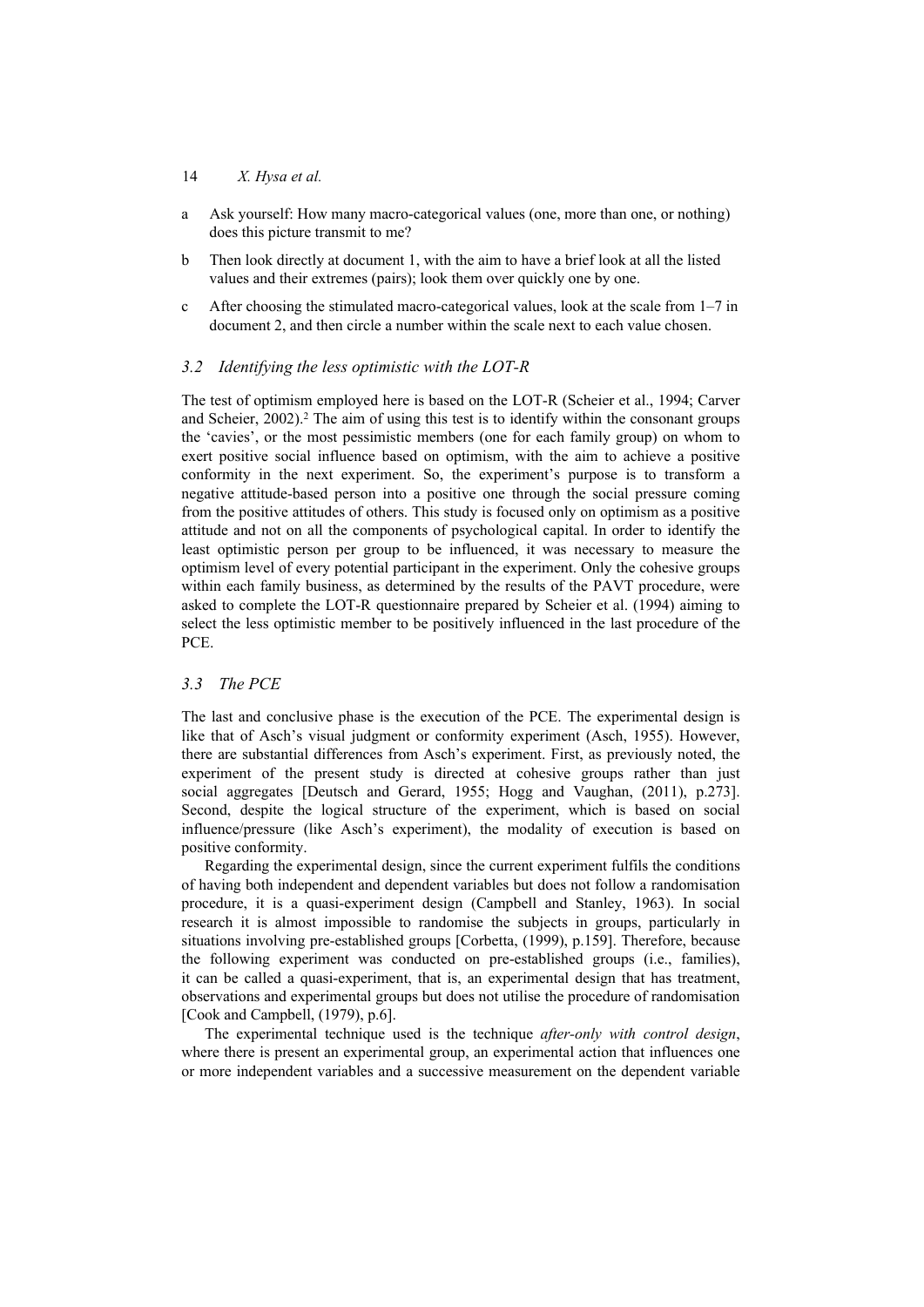[Barile and Metallo, (1994), p.37]. This technique is also known as a single-shot technique due to a single measurement during the experimentation.

Regarding the variables considered in this experiment, the independent variable  $(X)$  is represented by the (positive) *group influence/pressure based on optimism*, and the dependent variable (Y) is the (positive) *conformity towards optimism* caused by the group influence/pressure.

In keeping with this study's purpose and respecting the differences from Asch's experiment and Deutsch and Gerard's, the experiment in this study was performed only on cohesive groups as selected through the PAVT procedure. Therefore, anticipating some of the results, only 129 of 340 the business-owning families showed themselves to be cohesive in terms of categorical values used in this study. Thus, a total of 129 groups participated in the final experiment, each of them belonging to a family business.

In other words, groups were chosen to participate according to their degrees of cohesiveness. They were mainly composed of four or five members, of whom only one member per family business group was the naïve. Differently from Asch's experiment (i.e., the cards with lines), the participants in the PCE were given pieces of papers (not showed publicly by the experimenters) containing smiling, sad and neutral faces (nine pieces with nine faces) as shown in Figure 2.

**Figure 2** Smiling faces



The reason why the faces were not shown publicly is that those delivered to the confederates had incorporated responses, avoiding the possibility for confederates to make mistakes during the procedure. In psychological experiments, a confederate is an accomplice of the experimenter (also known as a 'stooge') or an actor who participates in a psychological experiment, pretending to be a subject but in actuality working for the researcher [Myers, (2010), p.164].

The smiling degree was evaluated having as a reference point the Likert scale, varying from  $-2$  (a sad face) to  $+2$  (a happy face), as shown in Figure 2.

The faces were chosen with the aim of showing how the group's assessment of a certain face influences the assessment by a single member on whom pressure is exerted. The experiment was projected in such a way that confederates would overestimate the smiling degree. In this way, they could transfer more optimism towards the naïve. The last four faces (counting from left to right) were coloured with different intensity in order to influence the perceived pressure of the group.

The experiment was organised in eight interconnected steps. There were nine smiling faces exposed. The exposure order was from the first picture to the ninth one, counting from left to right (see Figure 2). In the first step the first two pictures (i.e., faces) were distributed with smile levels  $+2$  and  $+1$ . The reason was to show to the naïve the obvious difference between a smile of  $+2$  and a smile of  $+1$ .

After the distribution of faces, the experimenter waited some seconds and then, for the first round, asked for the naïf's response first. After the naïve answered, then the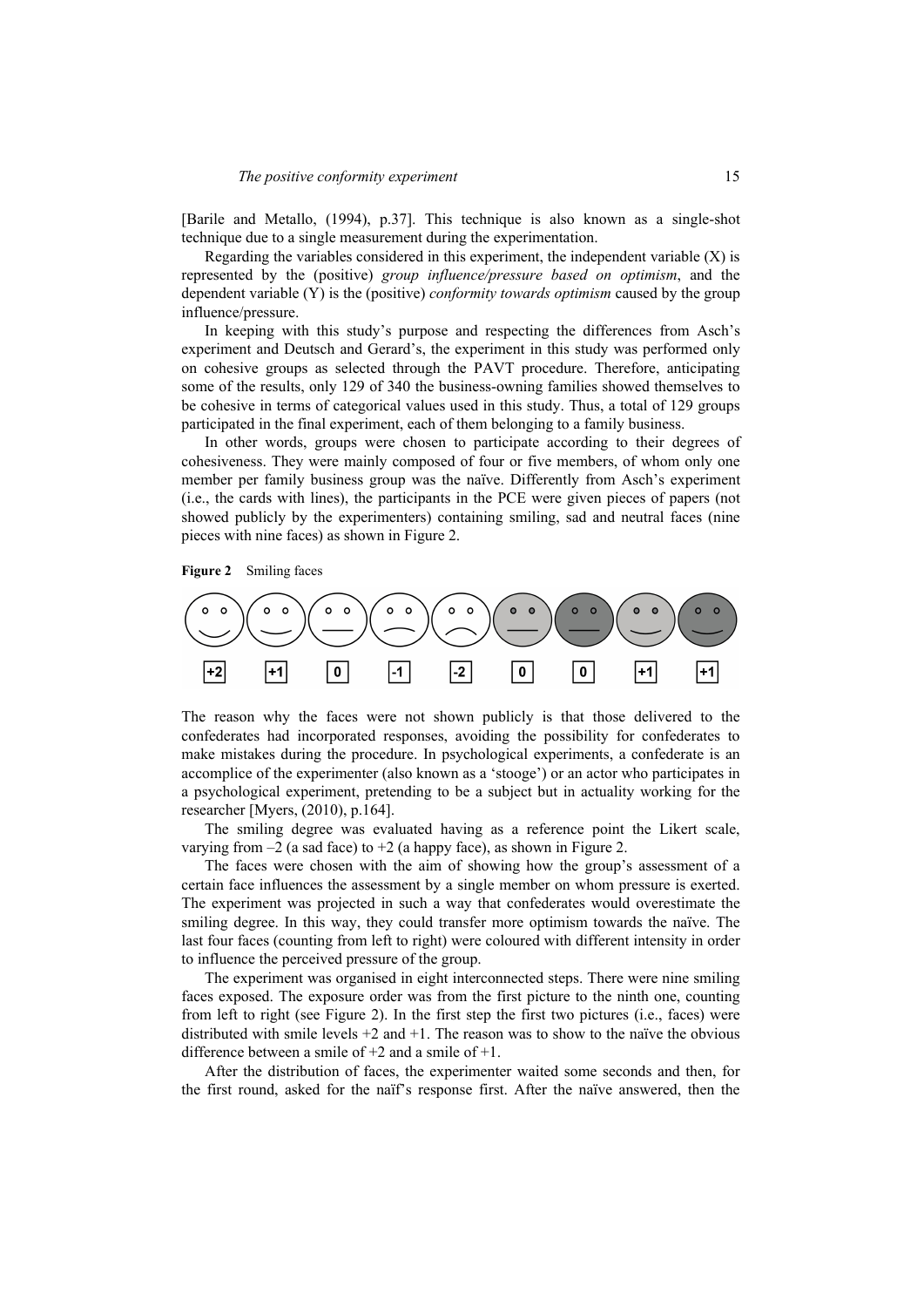experimenter asked the confederates (one by one). In that first round, they approved what the naïve said. This was to create some confidence and trust.

In the second round, the third picture (smile  $= 0$ ) was delivered. Now, the naïve was asked to give his/her answer after two confederates, and immediately after the naïve another confederate responded. In this round, the first confederate said '+1', as did the second. After that the naïve's answer was solicited, and finally the last confederate, like the first two, said  $+1$ .

In the third round (picture number four, smile  $= -1$ ), the same responding order was followed. Following the same procedure, the first two confederates (in order, one after the other) said '0'. After that, the naïve was called on, and then the last confederate confirmed the number 0.

In the fourth turn, the naïve was asked immediately after the first confederate's answer was given. For this round, the picture had a smile level of  $-2$  (i.e., picture number five). Confederates were instructed to say  $-1$ . The sequence of respondents was as follows: confederate, naïve, confederate, confederate.

During the fifth turn (picture number six, smile  $= 0$ ), the colour of the picture was changed. (This influences the perception.) Here, the naïve was asked after all the confederates had given their answers. The order had been decided in such a way that the group pressure and the unanimity would weigh more on the naïf's opinion. After the confederates had said (in order, one by one) '+1', lastly the naïve was heard.

In the sixth round (picture number seven, smile  $= 0$ ), in order to test if the group pressure had made an effect or not, the naïve was called on first. Then, the other confederates responded '+1'.

The seventh turn (picture number eight, smile  $= +1$ ) followed the same order and logic of the fifth turn. The difference was the real smile degree, +1, and the answers of the confederates, +2.

Finally, the eighth round (picture number nine, smile  $= +1$ ) followed the same order and logic of the sixth step. In the last picture, the answers of the confederates  $(+2)$  do not matter, because the naïve responded first and his/her answer was connected with the effect (group influence) achieved in the earlier steps.

### **4 Data analysis**

Starting from the PAVT or the test of consonance/cohesiveness, for each macrocategorical value (six in total), correspondingly to each group (129 in total) and to each picture (20 in total), the *mean* (average), the *standard deviation* (SD) – comprising also the numerical values of the *minimum standard deviation* (SDmin) and the *maximum standard deviation* (SDmax) – the *coefficient of variation* (CV) and the *relative standard deviation ratio* (RSD<sub>R</sub>) were calculated.

 $SD_{min}$ , naturally, always assumes the numerical value 0.

 $SD<sub>max</sub>$  for a finite set of group members represents the alternation between maximum numerical values and minimum numerical values of responses given by the group members. In this work, the maximum numerical value corresponds to the number 7, which is the maximum value of the semantic differential scale, or the maximum value of a response. The minimum numerical value corresponds to the number 0, which is a 'non-response' of a participant during the test. So, for each picture, participants were free to choose whether to give an answer (i.e., a number within the range of the semantic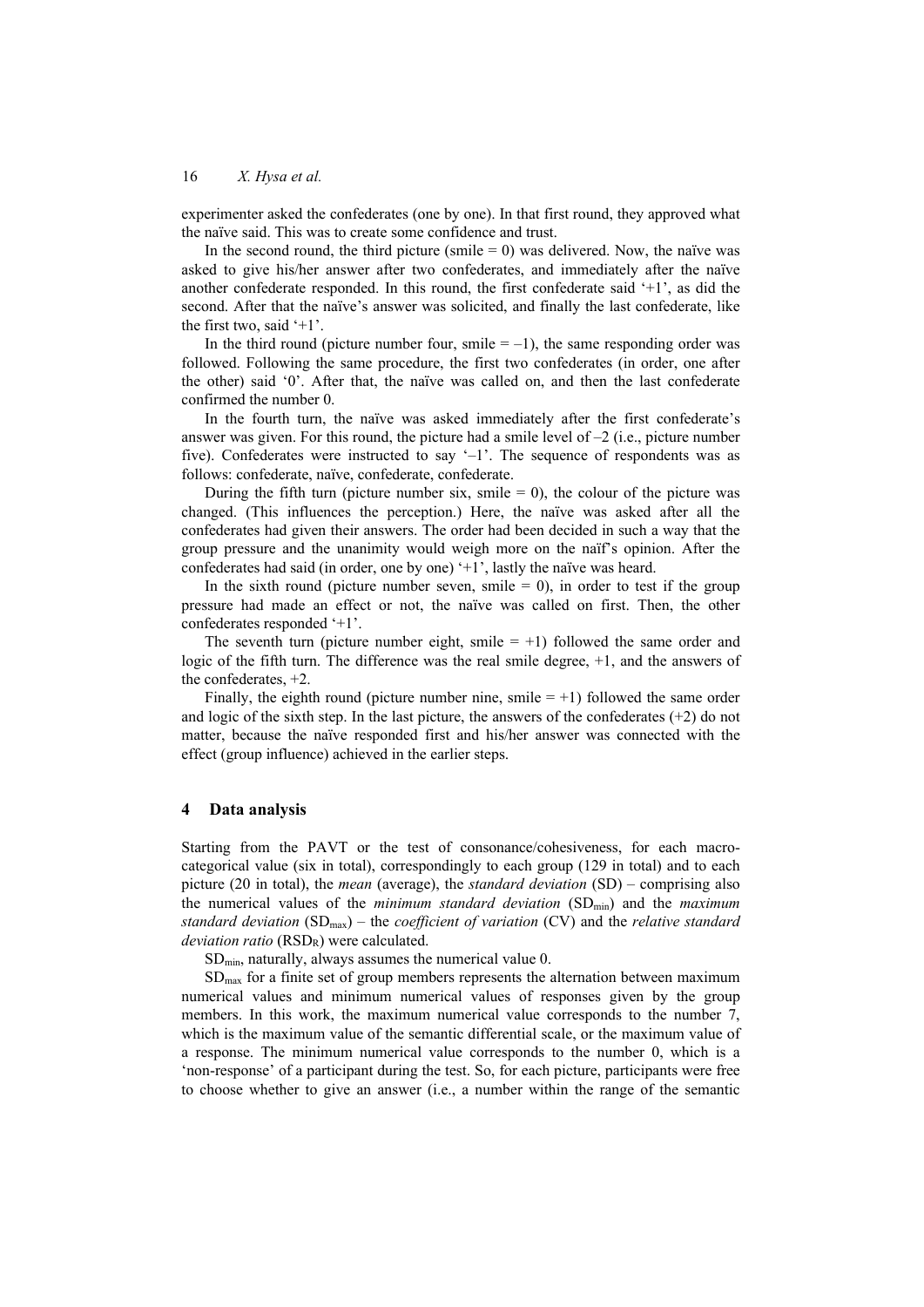differential scale) for each respective macro-categorical value. This depended mostly on the stimulus degree that every exposed picture activated in participants' brains for every specific macro-categorical value, and probably (although partially) in other moderating variables that influenced participants' perception. In the case of a chosen answer the variation range was from 1 to 7 (in reference to the scale). In case of a non-response, the number 0 was automatically inserted within the program as the numerical value corresponding to a non-response.

Another important point to be underlined is that  $SD<sub>max</sub>$  has the same numerical value for all the groups with the same quantity of members. For instance, groups with four members have an  $SD_{max} = 4.0414$ , and groups with five members have an  $SD_{max} = 3.8341$ .

As can be deduced, the usage purpose of  $SD<sub>max</sub>$  is to homogenise groups to compare them meaningfully with each other. In order to compare numerically different groups with each other, and to determine correctly the most cohesive (consonant) groups, not only the SD of each group was used, but also the  $RSD<sub>R</sub>$ <sup>3</sup>, which was obtained as a ratio between SD and SD<sub>max</sub>, as shown in the following formula:

$$
RSD_R(i, n) = \frac{SD(i, n)}{SD_{\text{max}}(n)}
$$

Thus, in order to have an available indicator of evidence that assumes a precise range of values and to compare groups of different sizes, the use of the  $RSD<sub>R</sub>(*i*, n)$ , for a generic group *i* with *n* members, is preferred. It is simply obtained by dividing  $SD(i, n)$  for its maximum value  $SD_{\text{max}}(n)$ , given that  $SD_{\text{max}}(n)$  always exists and is finite for a finite range of macro-categorical values' responses (those from 0 to 7 on the semantic differential scale). This way, we determine that  $0 \leq RSD_R(i, n) \leq 1$ ,  $\forall i$  and  $\forall n$  finite, and  $L_R(\Theta)$  can be considered as an index of experimental evidence in favour of group *i* consonance, based on the observed group range of macro-categorical values. When there is a particular set of data, the  $RSD_R(i, n)$ , provides a natural basis for assessing the plausibility of different SD values, and can be interpreted as follows:

$$
\frac{1}{2} < RSD_R(i, n) \le 1 \quad \text{Cohesiveness is not supported.}
$$
\n
$$
0 \le RSD_R(i, n) < \frac{1}{2} \quad \text{Cohesiveness is supported.}
$$

As a supportive statistical measure, the *CV* was also used, obtained as a fraction between SD and average (mean), as shown below:

$$
CV(i, n) = \frac{SD(i, n)}{Mean}
$$

The CV shows the dispersion of data in a data series around the mean. It is a useful statistical tool for comparing the degree of variation from one data series to another, even if the means are drastically different from one another. The lower the CV, the higher the cohesiveness.

In sum, to each group and picture are six corresponding macro-categorical values; in other words, to each macro-categorical value are 53 corresponding groups and 20 pictures. Family group members gave their answers based on every picture and every macro-categorical value. After that, for each group and picture, the average, the SD, the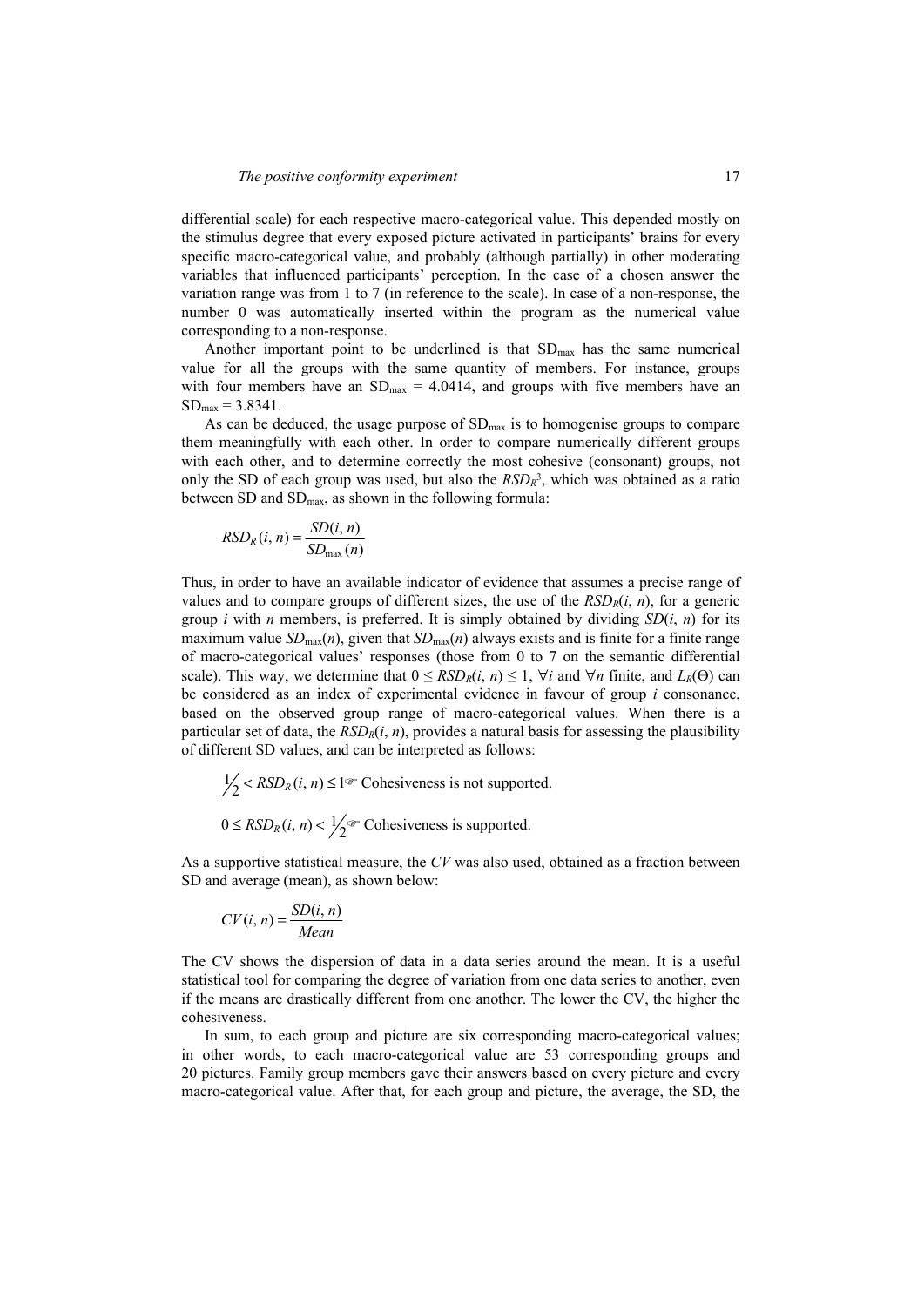$SD_{\text{max}}$ , the CV and the RSD<sub>R</sub> were calculated for group 1, group 2 ... group 129 (going vertically down) and for pictures P1, P2 … P20 (going horizontally right). It means that after the answers for each picture per group there were six averages, six  $SDs$ , six  $SDs$ <sub>max</sub>, six CVs, and six  $RSDs<sub>R</sub>$ , as far as were also macro-categorical values. Because there were 20 pictures in total, it was necessary to calculate for each group the total values of average, SD,  $SD<sub>max</sub>$ , CV and  $RSD<sub>R</sub>$  related to the six macro-categorical values. The total average of each macro-categorical value was calculated as the sum of the single averages corresponding to each picture (i.e., 20 single averages for each macro-categorical value per group). The total SD of each macro-categorical value was calculated as the square root of the sum of the single squared deviations in reference to the 20 pictures per group. The total  $SD_{max}$  of each macro-categorical value was obtained as the square root of the sum of the max-squared deviations related to the 20 pictures per group. The total CV and the total  $RSD<sub>R</sub>$  were obtained from the above-mentioned total values respecting the specific formulas. Finally, in order to measure the cohesiveness of each group, it was necessary to obtain unique final values that would have been considered as comparative values for the definition of the most consonant groups. Thus, the final average of each group was defined as the average of the six total averages corresponding to the six macro-categorical values. The final SD was calculated as the square root of the sum of the total squared deviations corresponding to the six macro-categorical values. The final  $SD<sub>max</sub>$  was calculated as the square root of the sum of the total max-squared deviations related to the six macro-categorical values. Consequently, the final values of CV and  $RSD<sub>R</sub>$  were obtained from the above final values of average, SD and  $SD<sub>max</sub>$  with regard to the respective formulas.

Regarding the analysis of the data gathered through the LOT-R (Scheier et al., 1994; Carver and Scheier, 2002) or the test of optimism, this was not a complicated issue since the test is just a questionnaire with ten items, where at the end a score is registered for every group member. The member with the lowest score in the group for every group (129 in total) was the experimental cavy or the naïve. Thus, there were 129 naïve in total ready for the next experiment.

Finally, for the data analysis of the PCE it was necessary only to count the cases of members who conformed and those who did not. However, beyond the results, at the end of the experiment a face to face conversation was held with every naïve in order to understand the reasons why he or she conformed or refused to do so.

### **5 Findings and discussion**

The results of the PAVT, which measured the cohesiveness degree (in accordance to the macro-categorical values of each group member) within every participating group, are expressed through the RSDR. For the answers on the scale of semantic differential given by the participants during the PAVT, according to their macro-categorical values, the final mean, the final SD, the final CV, the final minimum standard deviation  $(SD_{min})$ , the final maximum standard deviation  $(SD_{max})$  and the final  $RSD_R$  were measured for each group.

The numerical values of averages of every group were useful for the successive calculation of SD. In turn, the SD was indispensable for measuring the cohesiveness through the  $RSD_R$ , which was calculated as a fraction between SD and  $SD_{\text{max}}$ . When there is a particular set of data, the  $RSD<sub>R</sub>(i, n)$ , provides a natural basis for assessing the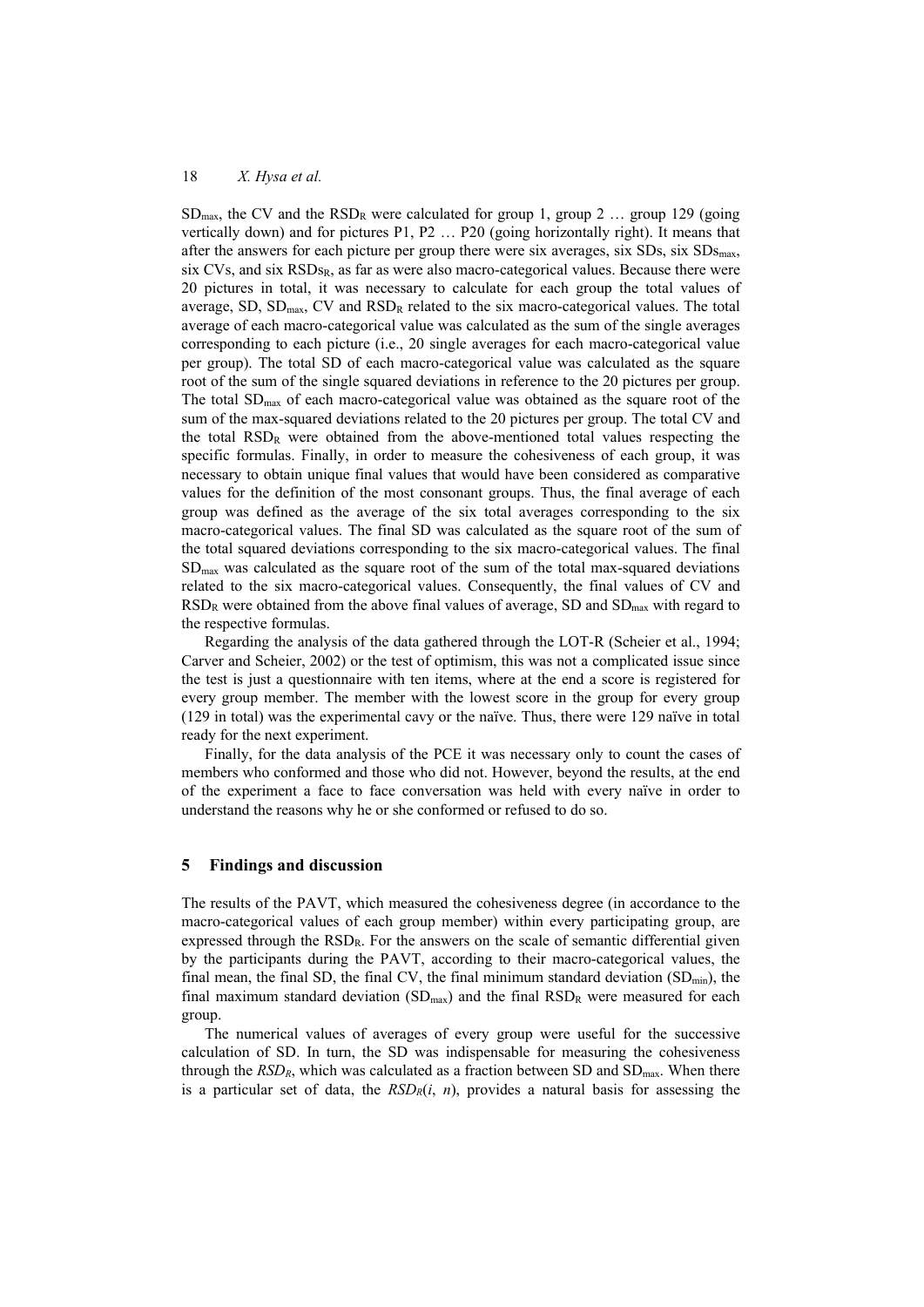plausibility of different SD values. The lower the RSDR, the higher the cohesiveness. Because the  $RSD<sub>R</sub>$  varies between 0 and 1, the most cohesive groups are those with  $RSD_R < 0.5$ . Specifically, only the groups with  $0 \leq RSD_R(i, n) < \frac{1}{2}$  were considered as consonant. SD was also necessary for measuring the CV, obtained as a division between SD and mean (average). The CV shows the dispersion of data in a data series around the mean. It is a useful statistical tool for comparing the degree of variation from one data series to another, even if the means are drastically different from one another. The lower the CV, the higher the cohesiveness. The CV was supportive of the results of the RSDR.

As previously mentioned, from 340 family businesses, after the PAVT procedure, only 129 of them proved to be cohesive by showing an  $RSD<sub>R</sub>$  lower than 0.5. Consequently, for all the other groups with a higher deviation, cohesiveness was not supported and, accordingly, those groups were not included in the PCE.

It is essential to underline the importance that family values play in family businesses. Family is the primary source of values that individuals encounter first in their lives. In addition, most of these values are transferred also in the family business. They create the foundation of the organisational culture. Nevertheless, as the results show, not all the families are highly cohesive in terms of values. Especially in this dynamic and multicultural world, people grow up with multilateral influences and their categorical values are not a simple mirror of their families. The more the family members are exposed to multi-source influences, the higher their divergence in terms of values. In substance, even though it is expected that all the family businesses must be internally cohesive because the family is the nucleus of the society and the central source of human values, as the results show, many families are divergent inside. There are many reasons for these divergences. It is not the aim of our study to explore them, but, just to mention a few, some of the common sources of dissonance of values in families and family businesses today appear to be the lack of work-family balance, societal identity crises in developed countries, the pressure of financial conditions that constrain parent to work more and to educate children less, media and social media influence, personality traits, and the unchangeable generational gap.

Regarding the results of the revised life orientation test (LOT-R), in each family business one of the members was less optimistic than the others. Thus, in the 129 cohesive family groups, we had 129 'pessimists' to be positively influenced by other 'optimist' members during the quasi-experiment. Finally, since this test is mainly descriptive, there are no special explanations about the results. Furthermore, the authors were not interested in knowing why one group member was more/less optimistic than the others. The only purpose of the test was to measure the propensity of the less optimistic group members to be positively influenced through others' positive attitudes (i.e., optimism). This is important in the business context because optimism is contagious and increases job performance, job satisfaction and work happiness, as stated before in the literature review.

Lastly, for the results of the PCE, three categories have been identified. In the first category are included all the members who directly yielded to the group pressure without bouncing back to the initial position (54 cases in total from 129 naïve). For simplicity, we call persons in this category the 'conformists'. The second category includes all those cases who conformed in some steps of the experiment but later refused to do it anymore (46 cases). Therefore, they were not consistent. We call this category 'oscillators'. The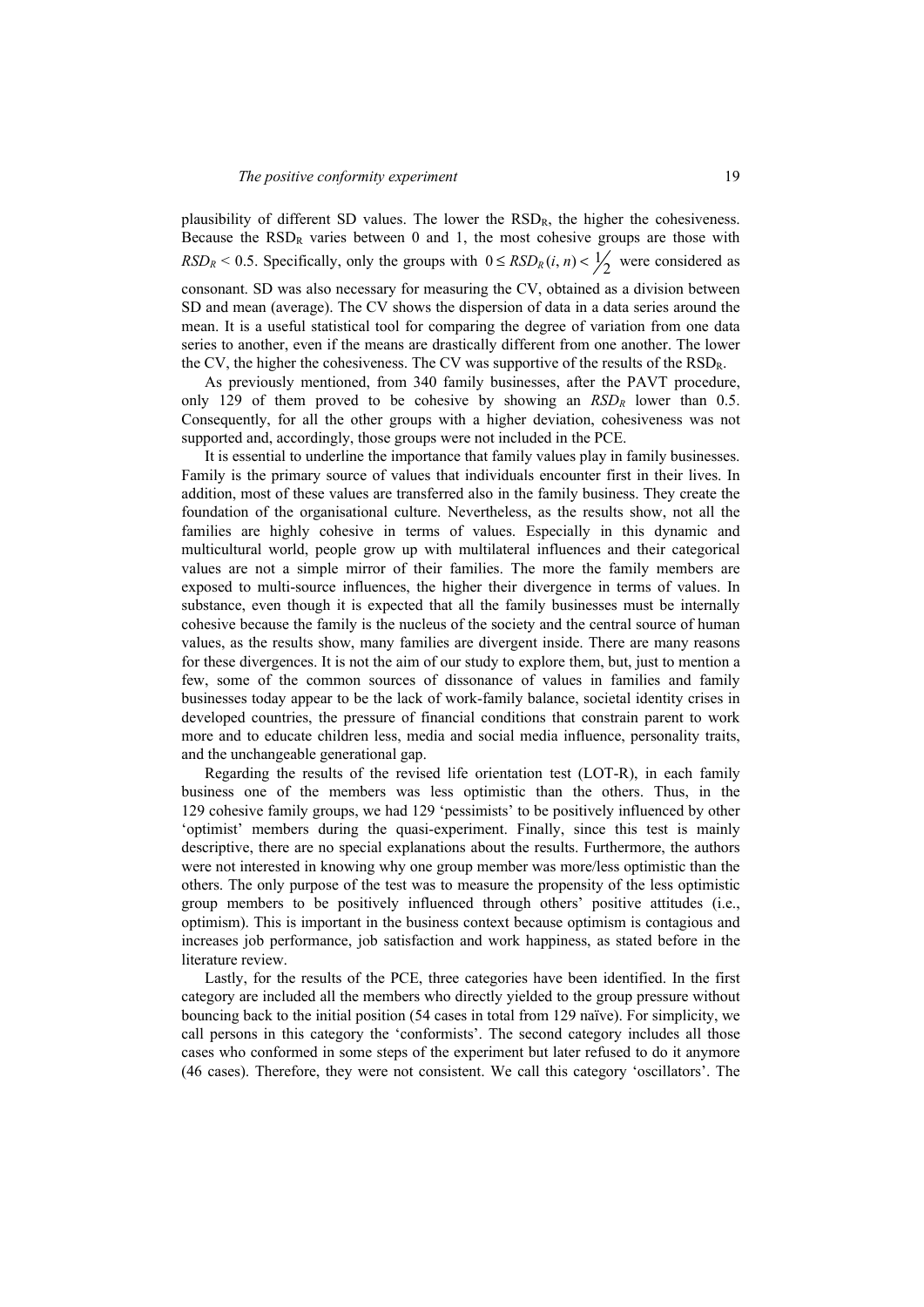final category is that of the 'resisters', that is, all the members who did not yield to family group pressure at all (29 cases).

In order to make an interpretation of the results, it is opportune to analyse the typology of these cases one by one, starting with the 'oscillators' category. In the 'oscillators' category, the results seem to be contradictory. The influence of confederates on the naïve was successful although incomplete. Up to some stages of the experiment the naïve resisted the influence of family group members. Later, the naïve conformed to the group's opinion (i.e., optimism). The conformity continued also in other stages, but in the ending stages the naïve changed opinion again, expressing a lower degree of optimism compared with that of confederates. This situation can probably be explained with the theory of information variety (Barile, 2011), which defines every group member as a viable system or an information variety composed of information units, interpretation schemes, and categorical values. Categorical values are responsible for resistance to change; they cushion the social influence by returning the individual to the early state. When an individual conforms only in terms of public compliance and not in private acceptance (i.e., identification versus internalisation) (Kelman, 1958), then it is probable that in a second moment the individual will show non-conformity. This happens when the belief system of an individual remains untouched owing to the resistance posed by categorical values. Nevertheless, the aim of the PCE or, in general, the aim of social influence based on positive attitudes is not to change somebody within and between a few moments. The initial efforts have as an objective to 'constrain' the individual through the group pressure to conform, hoping that the conformity of the moment becomes a 'subconscious' mechanism or a positive attitude of the future. Transforming a pessimistic attitude into a positive one does not mean that individuals should never have a pessimistic viewpoint; otherwise it could be a pathological situation. Following this trend, the public compliance of the present becomes a private acceptance in the future. However, in the experiment with the 'oscillators' class, it can be said that conformity was partially achieved, though a non-conforming act was shown again later by the naïve.

The post-experiment explanations from the naïve who conformed about the reasons why they conformed were interesting. Most of them did not admit that their conformity behaviour was caused by the group pressure. In their view, it was because of the colour change of the smiling faces that they conformed. There are two explanations of the coloured faces. First, chromatographers and psychologists of personality would explain the incremental percentages of grey colour as an incremental dosage of pessimism or, in general, as a negative reference. Studies that have made use of semantic differential, support this view (Adams and Osgood, 1973; Whitfield and Wiltshire, 1990). Second, if we make a parallel of the faces with a water glass, it can be said that the white face is an empty glass and the grey face is a filled glass (fill level depends on the intensity of grey). When we pass from a white face (empty glass) to a grey face (filled glass), the optimism increases due to the precedent reference point. Hence, the reference point is very important. Evidence has shown that, in experiments about frame selection, framing effect (Tversky and Kahneman, 1981) and reference points, individuals tended to describe a 4-ounce cup filled to the 2-ounce line as half full if it was previously empty but described it as half empty if it was previously full (McKenzie and Nelson, 2003). The same happens with the faces. The participants interpreted changes in the colour of the face like changes in the water level in a glass. So, their opinion in most cases coincided with the second variant of interpretation about the coloured face. In other words, a white face has been perceived by the naïve as an empty glass, despite the smiling degree that was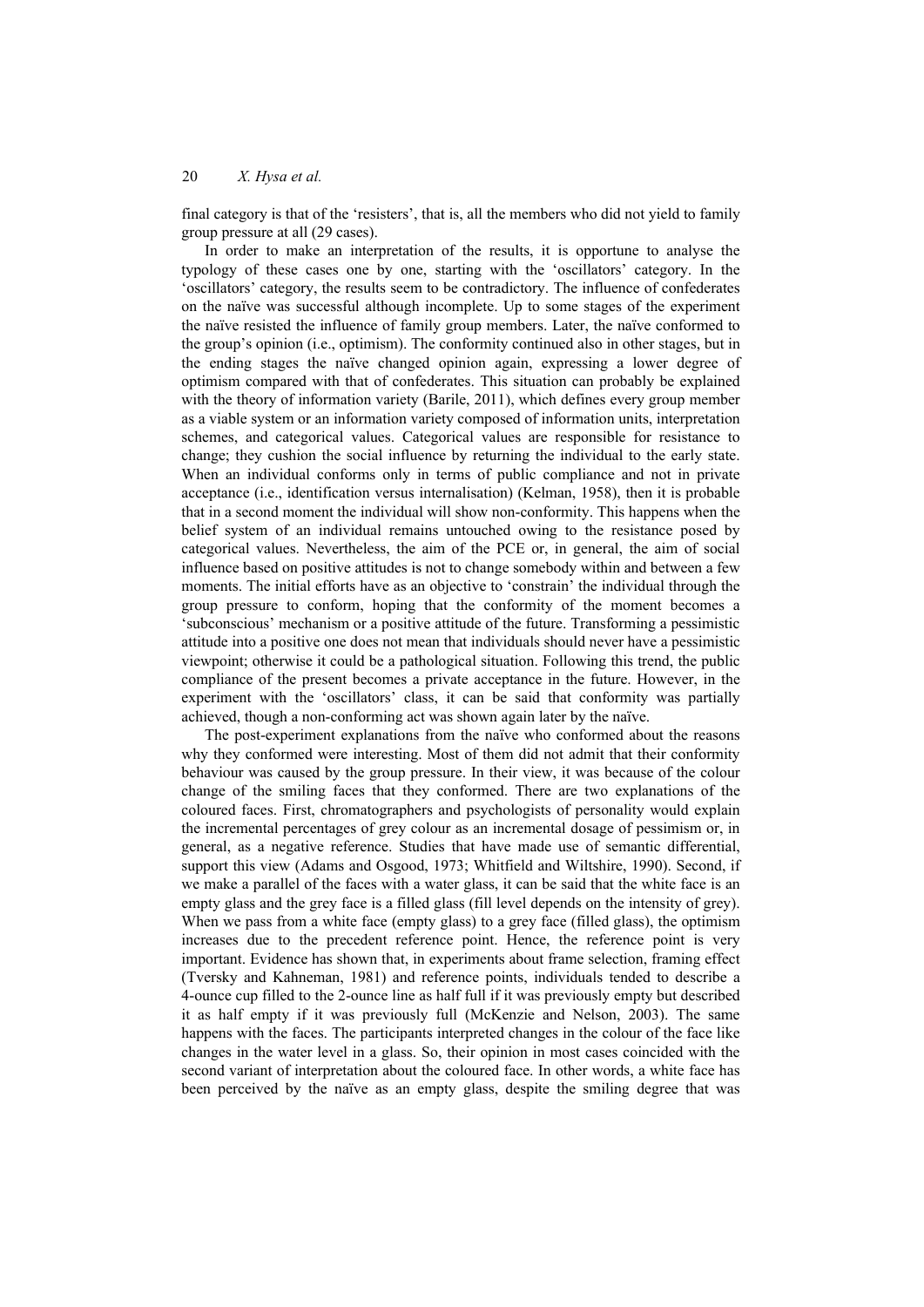designed on the face. Passing then from a white face to a grey face, the naïve perceived an increment of optimism, because initially the glass was empty (i.e., the white face) and later became full (i.e., the grey face).

The class of 'conformists' shows positive results. In fact, the naïve initially resisted but in the later stages yielded to the group pressure. Even in the cases where the naïve yielded in the last stages, the tendency toward change in opinion had been seen since the middle phases. For example, in several cases the naïve scored the smile degree at the seventh phase, which was the same with the first stage, with a different score. In stage one the naïve scored the second smiling face with 0, and in stage seven the same face was scored with  $+1$ . Although the group evaluated the face of stage seven with  $+2$  and the naïve evaluated it with +1, the optimistic perspective of the naïve changed from the precedent perspectives, because the same face was assessed with a minor score previously and with a greater one successively. Nonetheless, at the eighth stage the naïve conformed totally with the group's opinion. This is a typical case of progressive conformity to the group's optimistic orientation. In the interviews, the majority of the 'conformists' declared that conformity to the family members comes out naturally. Perhaps this occurs with higher frequency in all those family businesses in which family members are strongly attached to each other. Culture is also a factor not to underestimate. Especially in the Mediterranean area and Western Balkans, the family plays a crucial role in life and consequently in business.

Finally, the 'resisters' showed a persistent resistance and did not conform in any case to family members' opinion. Thus, in this category the positive conformity was not recorded. Once the experiment was concluded, some said in the interviews that they did not conform because they think they are right in what they judge; others attributed it to their personality and individualism. Therefore, it would be interesting to relate future studies with personality matters and character. Figure 3 shows a summary of the research findings.

| <b>Figure 3</b> |  | Summary of the research findings |
|-----------------|--|----------------------------------|
|                 |  |                                  |

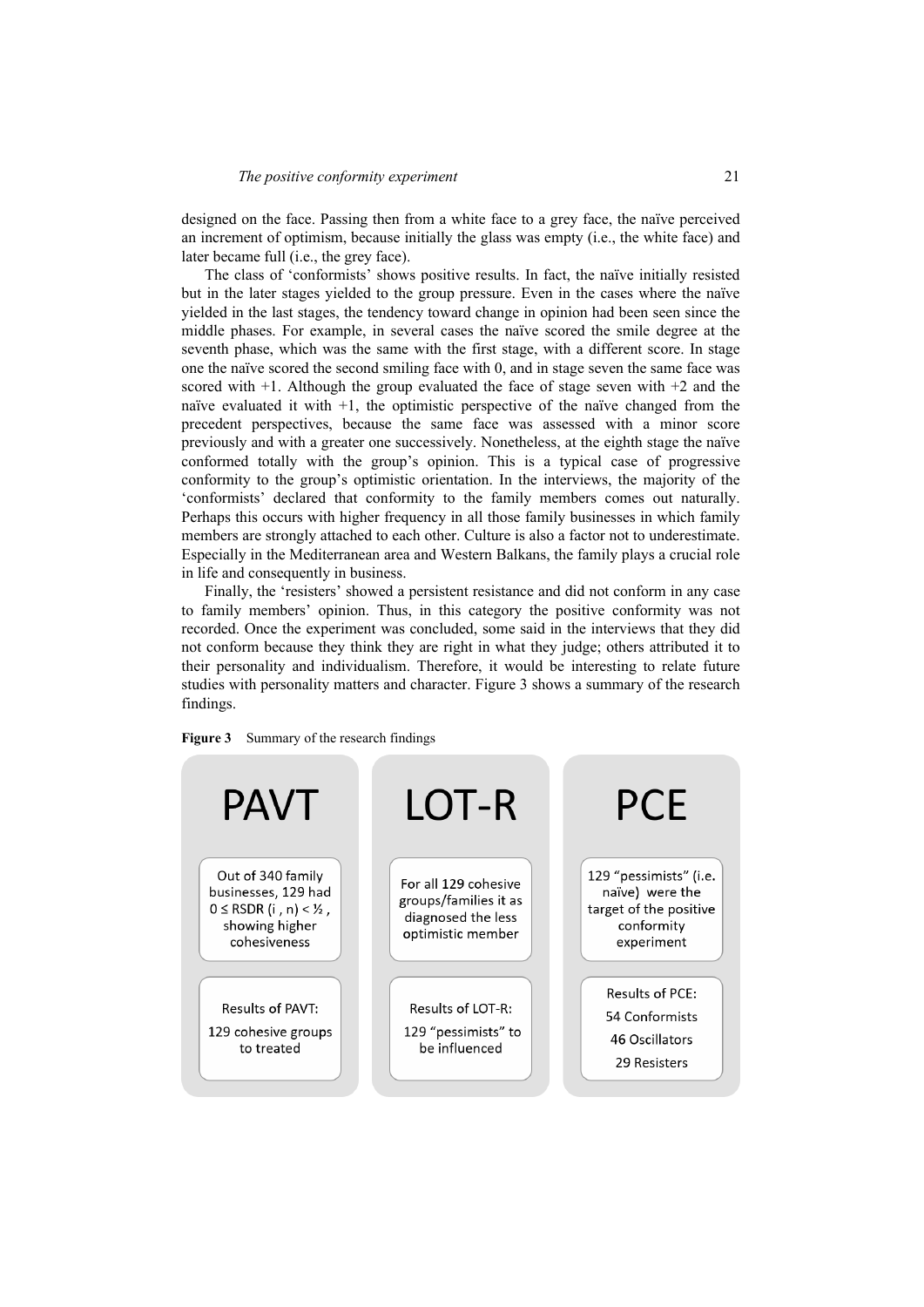### *5.1 Conclusive remarks*

In conclusion, the present study on the influence that positive attitudes have on individuals' conformity shows that positive conformity is a frequent phenomenon. This is a fundamental result of this work because it gives an answer to the Hypothesis  $H_1$ . Thus, given the appropriate conditions, positive conformity can be stimulated by the positive attitudes (e.g., optimism) of group members and can be achieved in cohesive groups of family businesses. According to the experimental results, it can be affirmed the conformity is a general law, in the sense that conformity behaviour occurs toward both negative and positive attitudes, as supported also by previous studies. Since conformity is a reaction, the intentionality rooted in the exerted influence is a determinant for the consequences that follow. In other words, conformity is like a fluid: it assumes the shape of the container in which it is inserted.

Regarding the study implications, the current research provides a positive perspective on the conformity concept within groups, until now seen by the consolidated literature mainly as a lack of independence of individuals' behaviour, or at least not defined directly (even when attempts are made) as a positive component of group dynamics and even less of family business dynamics. With the intervention of positive attitudes, family business governing bodies or their appointed managers can create a positive workplace where family business members and other employees can achieve high job performance, enhancing the subjective well-being as well. In a family business the business management assumes even a more delicate approach since the classical separation between ownership and control (Fama and Jensen, 1983) is less demarcated. Consequently, the family dynamics are mirrored also in the business dynamics. This happens due to the family pressure. Therefore, it is an important managerial implication to keep under control the social pressure coming from family members. In case it is a positive pressure based on positive attitudes then it may create a positive environment for productivity. However, since positivity might be biased (e.g., a state of hyper-optimism), influencing the decision-making, then the positivity degree must be calibrated in the specific contingency.

When interpreting the results of this study, readers should consider the following limitations, which may affect the generalisability of the results. During the execution of tests, situational factors, such as the individuals' emotions and mood, can cause deviations. Hence, the results might be affected. A cultural limitation is also present. All the participants belonging to the sample are of Mediterranean and Western Balkans origin. Though the present study has the advantage of a cross-cultural research, the results cannot be generalised without making further tests and experiments in other cultures. As it can be inferred, the family is to a great extent a mirror of society's culture. Another limitation is the experiment itself, which is based only on optimism as one of the components of psychological capital. Since the empirical evidence shows that the elements of psychological capital have a greater impact on performance when used in combination than when used alone, the design of the present study can be seen simultaneously as a limitation and as a recommendation for future research.

As further recommendations, we suggest testing positive conformity in other components of PsyCap such as hope, self-efficacy and resiliency. Also, other experiments can be conducted about emotional intelligence and subjective wellbeing. Finally, a holistic PCE can be realised simultaneously with all the positive components of PsyCap. Nevertheless, because the PCE is a pioneering experiment about the positive influence on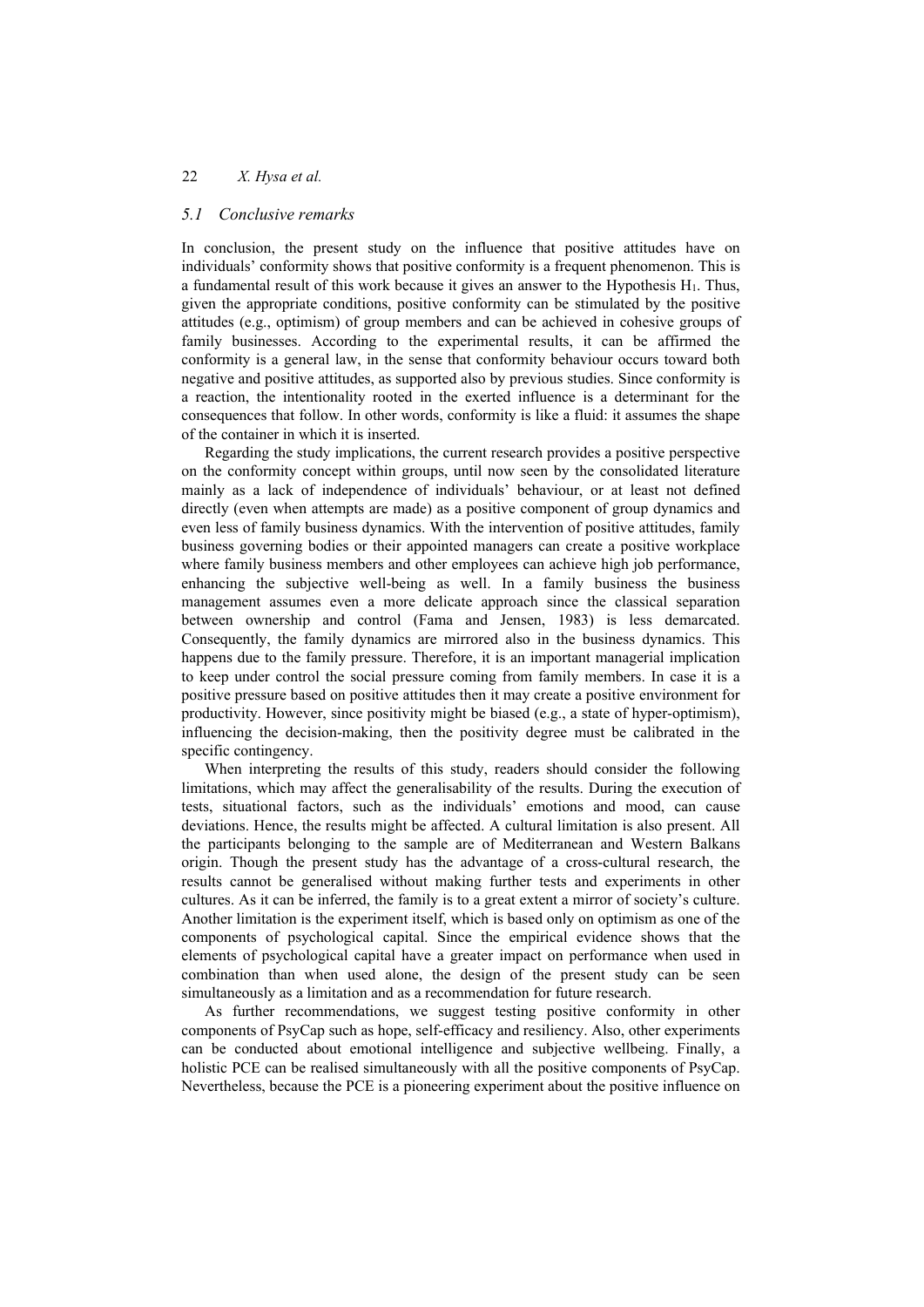changing others' pessimistic views, further studies can be performed using different dimensions of Luthan's PsyCap, in different business contexts and cultures.

### **References**

- Adams, F.M. and Osgood, C.E. (1973) 'A cross-cultural study of the affective meanings of color', *Journal of Cross-Cultural Psychology*, Vol. 4, No. 2, pp.135–156.
- Adams, V.H., Snyder, C.R., Rand, K.L., O'Donnell, E.A., Sigmon, D.R. and Pulvers, K.M. (2010) 'Hope in the workplace', in Gioacalone, R.A. and Jurkiewicz, C.L. (Eds.): *Handbook of Workplace Spirituality and Organizational Performance*, 2nd ed., pp.241–254, M.E. Sharpe, New York.
- Allport, F.H. (1920a) 'Social psychology', *Psychological Bulletin*, Vol. 17, No. 3, pp.85–94.
- Allport, F.H. (1920b) 'The influence of the group upon association and thought', *Journal of Experimental Psychology*, Vol. 3, No. 3, pp.159–182.
- Allport, F.H. (1924) *Social Psychology*, Houghton Mifflin, Boston.
- Anielski, M. (2007) *The Economics of Happiness: Building Genuine Wealth*, New Society Publishers, Canada.
- Aristotle (1998) *The Nicomachean Ethics*, Oxford World's Classics, Oxford.
- Aronson, E. (2008) *The Social Animal*, 10th ed., Worth Publishers, New York.
- Aronson, E., Wilson, T.D. and Akert, R.M. (2010) *Social Psychology*, 7th ed., Prentice Hall, Upper Saddle River, NJ.
- Asch, S.E. (1951) 'Effects of group pressure upon the modification and distortion of judgment', in Guetzkow, M.H. (Ed.): *Groups, Leadership and Men: Research in Human Relations*, pp.117–190, Carnegie Press, Pittsburgh.
- Asch, S.E. (1952) *Social Psychology*, Prentice-Hall, New York.
- Asch, S.E. (1955) 'Opinions and social pressure', *Scientific American*, Vol. 193, No. 5, pp.31–35.
- Asch, S.E. (1956) 'Studies of independence and conformity: a minority of one against a unanimous majority', *Psychological Monographs: General and Applied*, Vol. 70, No. 9, pp.1–70.
- Ashkanasy, N.M. and Ashton-James, C.E. (2007) 'Positive emotion in organizations: a multi-level framework', in Nelson, D. and Cooper, C.L. (Eds.): *Positive Organizational Behavior: Accentuating the Positive at Work*, pp.57–73, Sage Publications, London.
- Bandura, A. (1977) *Social Learning Theory*, Prentice-Hall, Englewood Cliffs, NJ.
- Bandura, A. (1997) Self*-Efficacy: The Exercise of Control*, Freeman, New York.
- Barile, S. (2011) *Management sistemico vitale: Decisioni e scelte in ambito complesso*, International Printing, Avellino.
- Barile, S. and Casula, C.C. (2011) 'Decisioni e comunicazione d'impresa nella prospettiva psicologica ericksoniana', in *XXIII Convegno annuale di Sinergie*, Milano, November.
- Barile, S. and Metallo, G. (1994) *Le ricerche di mercato: Aspetti metodologici e applicative*, Giappichelli, Torino.
- Barile, S., Lusch, R., Reynoso, J., Saviano, M. and Spohrer, J. (2016) 'Systems, networks, and ecosystems in service research', *Journal of Service Management*, Vol. 27, No. 4, pp.652–674.
- Barile, S., Riolli, L. and Hysa, X. (2018) 'Modeling and measuring group cohesiveness with consonance: Intertwining the sociometric test with the picture apperception value test', *Systems Research and Behavioral Science*, Vol. 35, No. 1, pp.1–21.
- Beal, D., Cohen, R., Burke, M. and McLendon, C. (2003) 'Cohesion and performance in groups: a meta-analytic clarification of construct relations', *Journal of Applied Psychology*, Vol. 88, No. 6, pp.989–1004.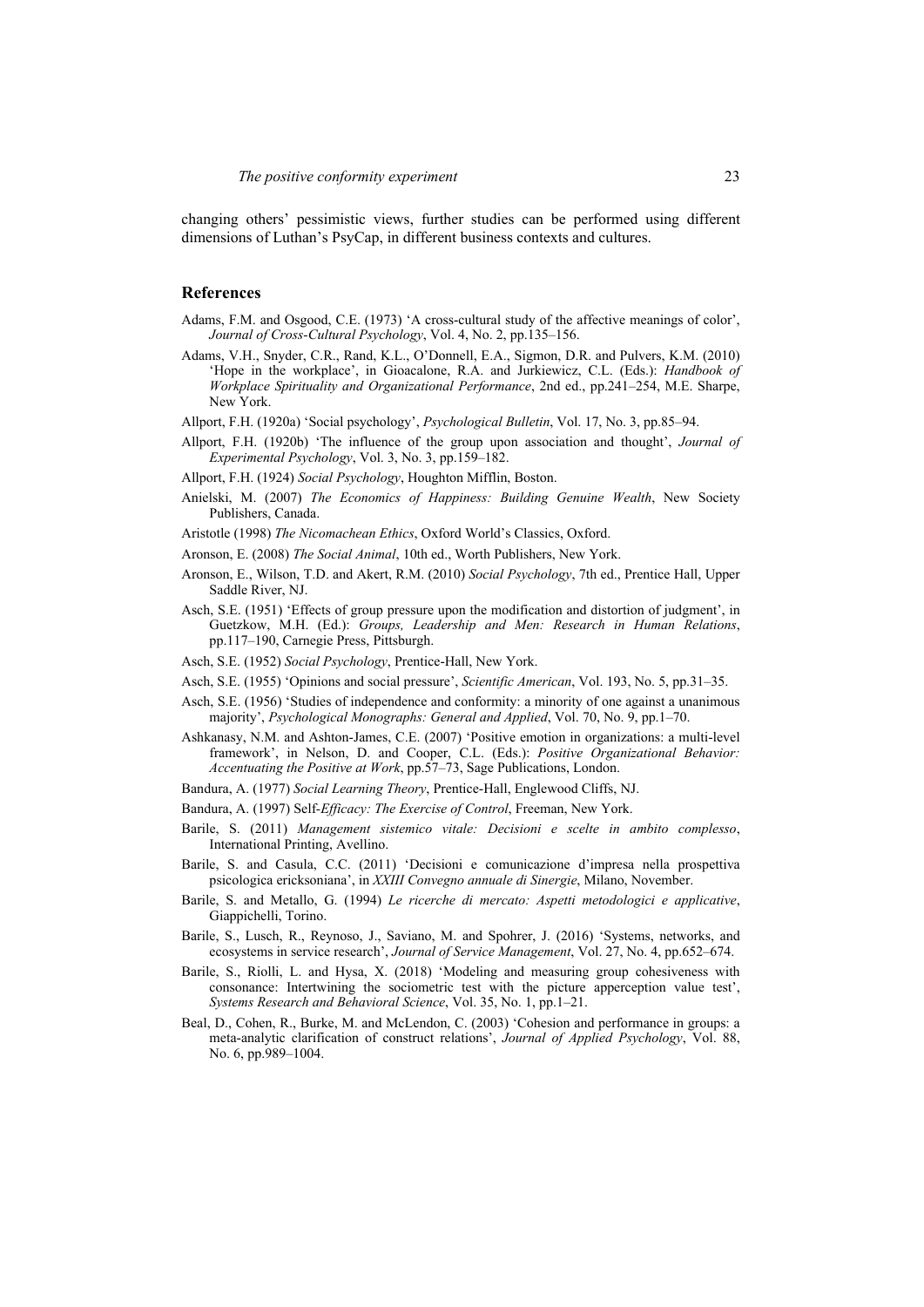- Berns, G., Chappelow, J., Zink, C., Pagnoni, G., Martin-Skurski, M. and Richards, J. (2005) 'Neurobiological correlates of social conformity and independence during mental rotation', *Biological Psychiatry*, Vol. 58, No. 3, pp.245–253.
- Bettinelli, C. (2011) 'Boards of directors in family firms: an exploratory study of structure and group process', *Family Business Review*, Vol. 24, No. 2, pp.151–169.
- Bond, R. and Smith, P. (1996) 'Culture and conformity: a meta-analysis of studies using Asch's (1952b, 1956) line judgment task', *Psychological Bulletin*, Vol. 119, No. 1, pp.111–137.
- Cameron, K.S. and Spreitzer, G.M. (2012) *The Oxford Handbook of Positive Organizational Scholarship*, Oxford University Press, New York.
- Cameron, K.S., Dutton, J.E. and Quinn, R.E. (Eds.) (2003) *Positive Organizational Scholarship*, Berrett-Koehler, San Francisco.
- Campbell, D.T. and Stanley, J.C. (1963) *Experimental and Quasi-Experimental Designs for Research*, Rand McNally, Chicago.
- Carron, A.V. (1982) 'Cohesiveness in sport groups: Interpretations and considerations', *Journal of Sport Psychology*, Vol. 4, No. 2, pp.123–138.
- Carron, A.V. and Brawley, L. (2012) 'Cohesion: conceptual and measurement issues', *Small Group Research*, Vol. 43, No. 6, pp.726–743.
- Carver, C. and Scheier, M. (2002) 'Optimism', in Snyder, C.R. and Lopez, S. (Eds.): *Handbook of Positive Psychology*, pp.231–243, Oxford University Press, Oxford, UK.
- Cialdini, R.B. (2007) *Influence: The Psychology of Persuasion*, HarperCollins, New York.
- Cialdini, R.B. (2009) *Influence: Science and Practice*, 5th ed., Pearson Education, Boston, MA.
- Cialdini, R.B. and Goldstein, N. (2004) 'Social influence: compliance and conformity', *Annual Review of Psychology*, Vol. 55, No. 1, pp.591–621.
- Cialdini, R.B. and Trost, M. (1998) 'Social influence: Social norms, conformity and compliance', *The Handbook of Social Psychology*, Vols. 1–2, 4th ed., pp.151–192, McGraw-Hill, New York.
- Cialdini, R.B., Kallgren, C.A. and Reno, R.R. (1991) 'A focus theory of normative conduct: a theoretical refinement and reevaluation of the role of norms in human behavior', in Zanna, M.P. (Ed.): *Advances in Experimental Social Psychology*, Vol. 24, pp.201–234, Academic Press, San Diego, CA.
- Collins, L., Grisoni, L., Tucker, J., Seaman, C., Graham, S. and Otten, D. (2012) *The Modern Family Business: Relationships, Succession and Transition*, Palgrave Macmillan, New York.
- Conway, E. (2010) *50 grandi idee di economia*, Edizioni Dedalo, Bari.
- Cook, T.D. and Campbell, D.T. (1979) *Quasi-Experimentation: Design and Analysis Issues for Field Settings*, Rand McNally, Chicago.
- Corbetta, P. (1999) *Metodologia e tecniche della ricerca sociale*, il Mulino, Bologna.
- Crutchfield, R.S. (1955) 'Conformity and character', *American Psychologist*, Vol. 10, No. 5, pp.191–198.
- Crutchfield, R.S. (1962) 'Conformity and creative thinking', in Gruber, H., Terrell, G. and Wertheimer, H. (Eds.): *Contemporary Approaches to Creative Thinking*, pp.120–140, Atherton Press, New York.
- Davis, P.S. and Harveston, P.D. (2001) 'The phenomenon of substantive conflict in the family firm: a cross generational study', *Journal of Small Business Management*, Vol. 39, No. 1, pp.14–30.
- de Vaus, D. (2001) *Research Design in Social Research*, Sage Publications, London.
- Del Giudice, M., Della Peruta, M.R. and Carayannis, E.G. (2010) *Knowledge and the Family Business: The Governance and Management of Family Firms in the New Knowledge Economy*, Springer Science & Business Media, Heidelberg.
- Deutsch, M. and Gerard, H.G. (1955) 'A study of normative and informational social influence upon individual judgment', *Journal of Abnormal and Social Psychology*, Vol. 51, No. 3, pp.629–636.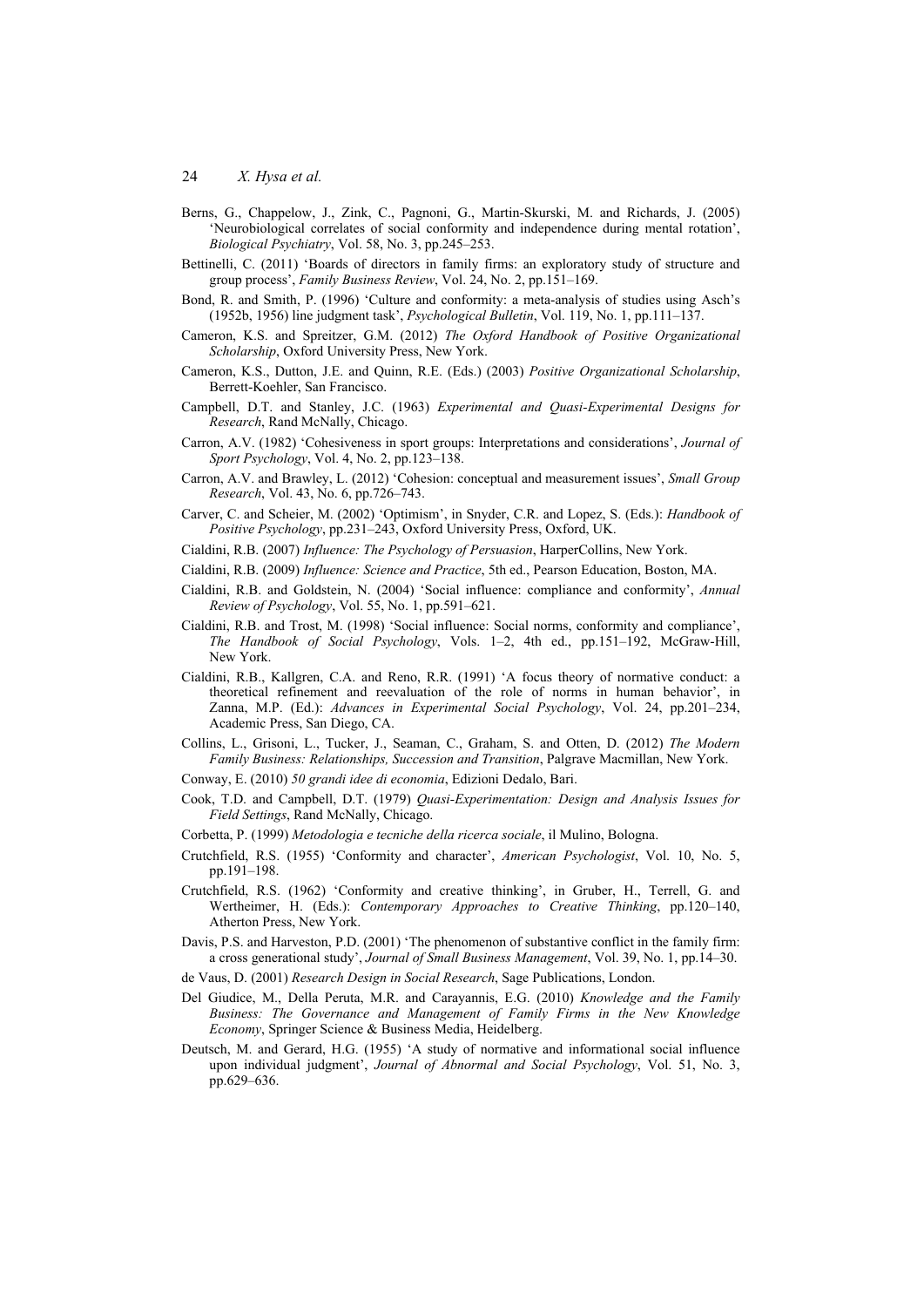Drucker, P.F. (2002) *Il management, l'individuo, la società*, FrancoAngeli, Milano.

- Drucker, P.F. (2009) *Le sfide di management del XXI secolo*, FrancoAngeli, Milano.
- Ensley, M.D. and Pearson, A.W. (2005) 'An exploratory comparison of the behavioral dynamics of top management teams in family and nonfamily new ventures: cohesion, conflict, potency, and consensus', *Entrepreneurship Theory and Practice*, Vol. 29, No. 3, pp.267–284.
- Ericson, R.F. (1969) *Organizational Cybernetics and Human Values*, Program of Policy Studies in Science and Technology, Monograph No. 4, George Washington University, Washington, DC.
- Fama, E.F. and Jensen, M.C. (1983) 'Separation of ownership and control', *The Journal of Law and Economics*, Vol. 26, No. 2, pp.301–325.
- Forsyth, D.R. (2010) *Group Dynamics*, 5th ed., Cengage Learning, California.
- Gardner, H. (2007) *Cambiare Idee: L'arte e la scienza della persuasione*, Universale Economica Feltrinelli, Milano.
- Golinelli, G.M. (2010) *Viable Systems Approach (VSA): Governing Business Dynamics*, Kluwer (Cedam), Padova.
- Gully, S.M., Devine, D.J. and Whitney, D.J. (1995) 'A meta-analysis of cohesion and performance: effects of level of analysis and task interdependence', *Small Group Research*, Vol. 26, No. 4, pp.497–520.
- Hackman, J.R. (1992) 'Group influences on individuals in organizations', in Dunnett, M.D. and Hough, L.M. (Eds.): *Handbook of Industrial and Organizational Psychology*, 2nd ed., Vol. 3, pp.199–267, Consulting Psychologists Press, Palo Alto, CA.
- Hare, A.P. (1976) *Handbook of Small Group Research*, 2nd ed., Free Press, New York.
- Härtel, C.E.J., Zerbe, W.J. and Ashkanasy, N.M. (Eds.) (2005) *Emotions in Organizational Behavior*, Lawrence Erlbaum Associates, Mahwah, NJ.
- Harvey, J.B. (1988) 'The abilene paradox: the management of agreement', *Organizational Dynamics*, Vol. 17, No. 1, pp.17–43.
- Hellriegel, D. and Slocum, J.W. (2011) *Organizational Behavior*, 13th ed., Cengage Learning, Ohio.
- Hofstede, G., Hofstede, G.J. and Minkov, M. (2010) *Cultures and Organizations. Software of the Mind. Intercultural Cooperation and Its Importance for Survival*, McGraw-Hill, New York.
- Hogg, M.A. (1992) *The Social Psychology of Group Cohesiveness: From Attraction to Social Identity*, New York University Press, New York.
- Hogg, M.A. and Vaughan, G.M. (2011) *Social Psychology*, 6th ed., Pearson Education Limited, Harlow.
- Hoyle, R.H. and Crawford, A.M. (1994) 'Use of individual-level data to investigate group phenomena: issues and strategies', *Small Group Research*, Vol. 25, No. 4, pp.464–485.
- Janis, I.L. (1972) *Victims of Groupthink: A Psychological Study of Foreign-Policy Decisions and Fiascoes*, Houghton Mifflin, Oxford England.
- Jenness, A. (1932) 'The role of discussion in changing opinion regarding a matter of fact', *The Journal of Abnormal and Social Psychology*, Vol. 27, No. 3, pp.279–296.
- Jiménez, R.M.C., Martos, V.M.C. and Jiménez, M.R.J. (2015) 'Organizational harmony as a value in family businesses and its influence on performance', *Journal of Business Ethics*, Vol. 126, No. 2, pp.259–272.
- Kahneman, D. and Diener, E. (2004) *Well-Being: The Foundations of Hedonic Psychology*, Russell Sage Foundation, New York.
- Kallgren, C.A., Reno, R.R. and Cialdini, R.B. (2000) 'A focus theory of normative conduct: when norms do and do not affect behavior', *Personality and Social Psychology Bulletin*, Vol. 26, No. 8, pp.1002–1012.
- Katz, J.A., Lumpkin, G.T. and Stewart, A. (Eds.) (2010) *Entrepreneurship and Family Business Series: Advances in Entrepreneurship, Firm Emergence and Growth*, Vol. 12, Emerald Group Publishing Limited, Bingley, UK.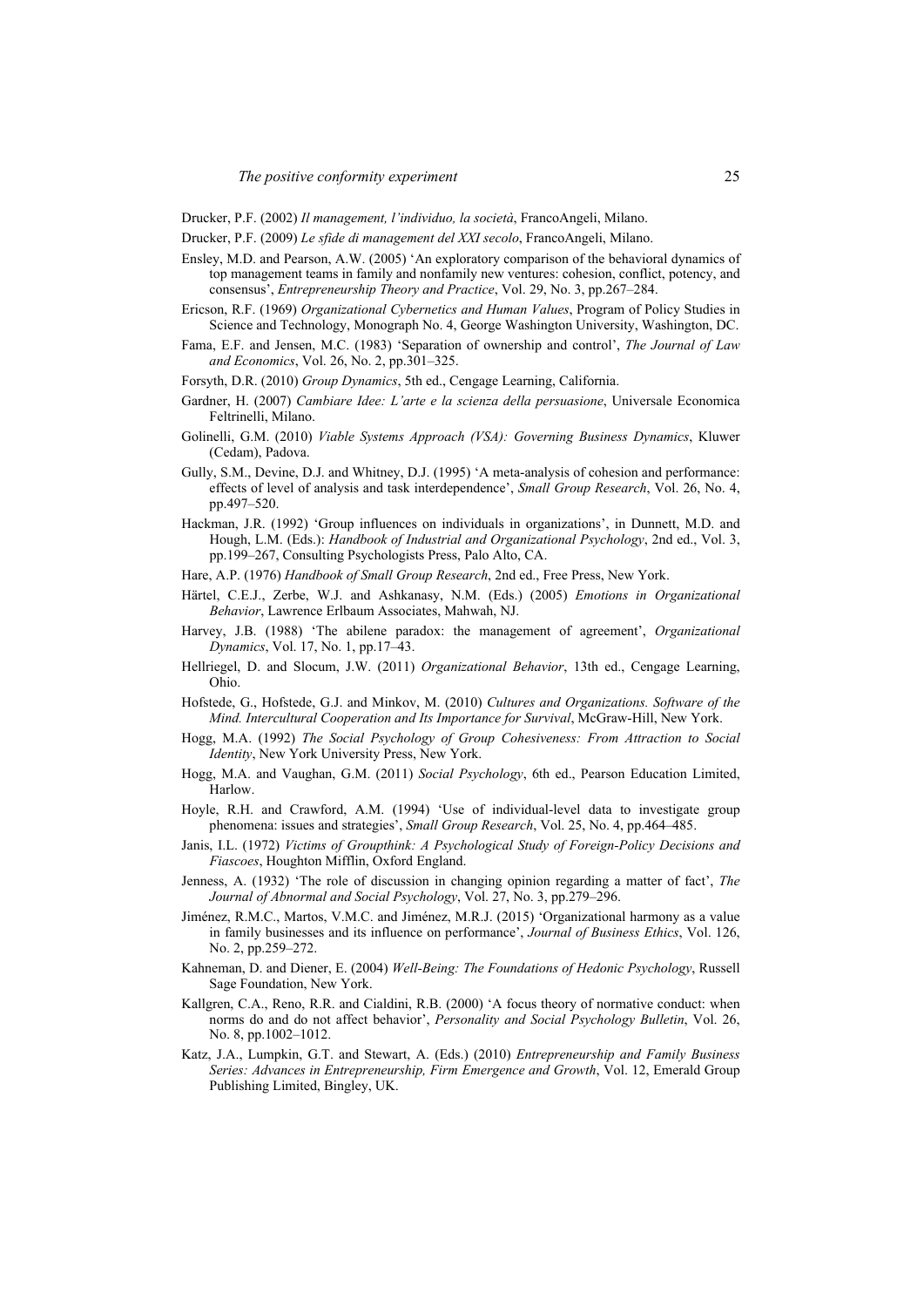- Kelley, H. and Shapiro, M. (1954) 'An experiment on conformity to group norms where conformity is detrimental to group achievement', *American Sociological Review*, Vol. 19, No. 6, pp.667–677.
- Kelman, H.C. (1958) 'Compliance, identification, and internalization: three processes of attitude change', *Journal of Conflict Resolution*, Vol. 2, No. 1, pp.51–60.
- Kinoshita, T.T. (1964) 'The effects of group cohesiveness and importance of the tasks upon conformity behavior', *Japanese Journal of Psychology*, Vol. 34, No. 4, pp.181–198.
- Kirkeby, O.F. (2001) *Organisationsfilosofi: En studie i liminalitet*, Samfundslitteratur, Kobenhavn.
- Lott, A.J. and Lott, B.E. (1961) 'Group cohesiveness, communication level, and conformity', *The Journal of Abnormal and Social Psychology*, Vol. 62, No. 2, pp.408–412.
- Luthans, F. (2002a) 'The need for and meaning of positive organizational behavior', *Journal of Organizational Behavior*, Vol. 23, No. 6, pp.695–706.
- Luthans, F. (2002b) 'Positive organizational behavior: developing and managing psychological strengths', *Academy of Management Executive*, Vol. 16, No. 1, pp.57–72.
- Luthans, F. (2011) *Organizational Behavior: An Evidence-Based Approach*, 12th ed., McGraw-Hill, New York.
- Luthans, F., Avolio, B.J., Avey, J.B. and Norman, S.M. (2007a) 'Positive psychological capital: measurement and relationship with performance and satisfaction', *Personnel Psychology*, Vol. 60, No. 3, pp.541–572.
- Luthans, F., Youssef, C.M. and Avolio, B.J. (2007b) *Psychological Capital: Developing the Human Competitive Edge*, Oxford University Press, Oxford.
- Mann, L. (1969) *Social Psychology*, Wiley, New York.
- Maslow, A. (1954) *Motivation and Personality*, McGraw-Hill, New York.
- Maslow, A. (1962) *Toward a Psychology of Being*, D. Van Nostrand Co., Princeton, NJ.
- Masten, A.S. and Reed, M.J. (2002) 'Resilience in development', in Snyder, C.R. and Lopez, S. (Eds.): *Handbook of Positive Psychology*, pp.75–93, Oxford University Press, Oxford, UK.
- McKenzie, C.R.M. and Nelson, J.D. (2003) 'What a speaker's choice of frame reveals: reference points, frame selection, and framing effects', *Psychonomic Bulletin & Review*, Vol. 10, No. 3, pp.596–602.
- Miller, D., Le Breton-Miller, I. and Lester, R.H. (2012) 'Family firm governance, strategic conformity and performance: institutional versus strategic perspectives', *Organization Science. Advance Online Publication*, DOI: 10.1287/orsc.1110.0728.
- Mullen, B. and Copper, C. (1994) 'The relation between group cohesiveness and performance: integration', *Psychological Bulletin*, Vol. 115, No. 2, pp.210–227.
- Murray, H.A. (1943) *Thematic Apperception Test Manual*, Harvard University Press, Cambridge, MA.
- Myers, D.G. (2010) *Social Psychology*, 10th ed., McGraw-Hill, New York.
- Nelson, D., and Cooper, C.L. (Eds.) (2007) *Positive Organizational Behavior: Accentuating the Positive at Work*, Sage Publications, London.
- Oliver, L.W. (1988) *The Relationship of Group Cohesion to Group Performance: A Research Integration Attempt*, US Army Research Institute for the Behavioral and Social Sciences, Technical Report 807, pp.1–20.
- Osgood, C.E. (1952) 'The nature and measurement of meaning', *Psychological Bulletin*, Vol. 49, No. 3, pp.197–237.
- Osgood, C.E., Suci, G.J. and Tannenbaum, P.H. (1957) *The Measurement of Meaning*, University of Illinois Press, Urbana.
- Park, W.W. and Shin, S.Y. (2009) 'Moderating effects of group cohesiveness in competencyperformance relationships: a multi-level study', *Journal of Behavioral Studies in Business*, Vol. 1, pp.1–15.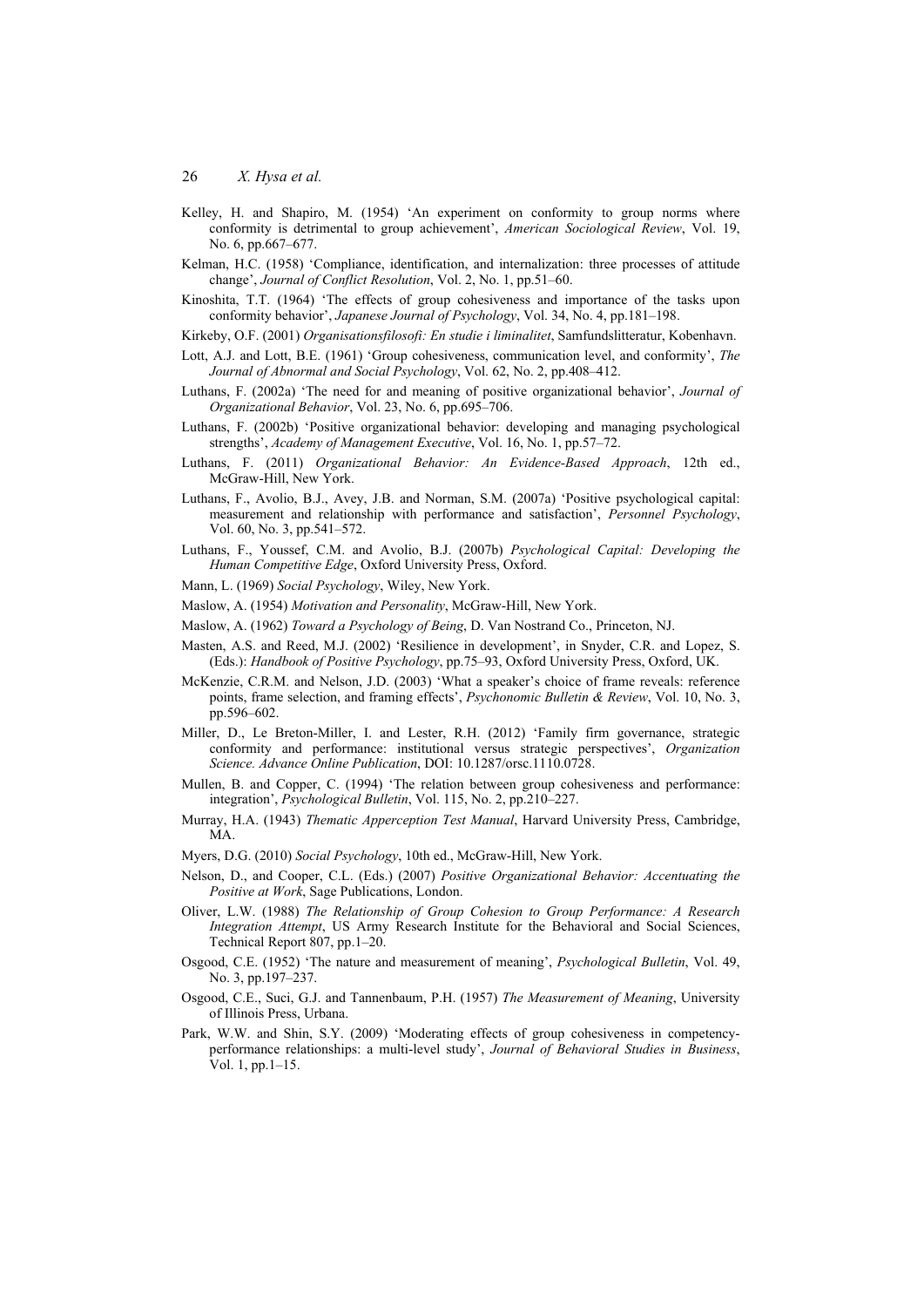- Poutziouris, P., Smyrnios, K. and Klein, S. (Eds.) (2008) *Handbook of Research on Family Business*, Edward Elgar Publishing, Cheltenham, UK.
- Raven, B.H. (1965) 'Social influence and power', in Steiner, I.D. and Fishbein, M. (Eds.): *Current Studies in Social Psychology*, pp.371–382, Holt, Rinehart & Winston, New York.
- Raven, B.H. (1992) 'A power/interaction model of interpersonal influence: French and Raven thirty years later', *Journal of Social Behavior & Personality*, Vol. 7, No. 2, pp.217–244.
- Robbins, A. (1991) *Awaken the Giant Within: How to Take Immediate Control of your Mental, Emotional, Physical and Financial Destiny*, Free Press, New York.
- Rokeach, M. (1973) *The Nature of Human Values*, The Free Press, New York.
- Rotter, G.S. (1967) 'An experimental evaluation of group attractiveness as a determinant of conformity', *Human Relations*, Vol. 20, No. 3, pp.273–281.
- Scheier, M.F., Carver, C.S. and Bridges, M.W. (1994) 'Distinguishing optimism from neuroticism (and trait anxiety, self-mastery, and self-esteem): a reevaluation of the life orientation test', *Journal of Personality and Social Psychology*, Vol. 67, No. 6, pp.1063–1078.
- Schermerhorn, J.R., Hunt, J.G., Osborn, R.N. and Uhl-Bien, M. (2010) *Organizational Behavior*, 11th ed., John Wiley & Sons, New Jersey.
- Schjoedt, L., Monsen, E., Pearson, A., Barnett, T. and Chrisman, J.J. (2013) 'New venture and family business teams: understanding team formation, composition, behaviors, and performance', *Entrepreneurship Theory and Practice*, Vol. 37, No. 1, pp.1–15.
- Schwartz, S.H. (1999) 'A theory of cultural values and some implications for work'. *Applied Psychology: An International Review*, Vol. 48, No. 1, pp.23–47.
- Schwartz, S.H. (2006) 'A theory of cultural value orientations: explication and applications'. *Comparative Sociology*, Vol. 5, Nos. 2–3, pp.137–182.
- Seligman, M.E.P. (2002) 'Positive psychology, positive prevention, and positive therapy', in Snyder, C.R. and Lopez, S.J. (Eds.): *Handbook of Positive Psychology*, pp.3–9, Oxford University Press, New York.
- Seligman, M.E.P. (2006) *Learned Optimism: How to Change Your Mind and Your Life*, Vintage Books, New York.
- Seligman, M.E.P. and Csikszentmihalyi, M. (2000) 'Positive psychology: an introduction', *American Psychologist*, Vol. 55, No. 1, pp.5–14.
- Sherif, M. (1935) 'A study of some social factors in perception', *Archives of Psychology (Columbia University)*, Vol. 187, No. 60, pp.5–55.
- Sherif, M. (1936) *The Psychology of Social Norms*, Harper, New York.
- Snyder, C.R., Irving, L. and Anderson, J.R. (1991) 'Hope and health: measuring the will and the ways', in Snyder, C.R. and Forsyth, D.R. (Eds.): *Handbook of Social and Clinical Psychology*, Pergamon, New York.
- Stajkovic, A.D. and Luthans, F. (1998) 'Self-efficacy and work-related performance: a meta-analysis', *Psychological Bulletin*, Vol. 124, No. 2, pp.240–261.
- Taylor, C. (1995) *Identitet, frihet och gemenskap*, Daidalos, Göteborg.
- Tushar, S.C. (1992) 'Adapting moving averages to market volatility', *Technical Analysis of Stocks & Commodities*, Vol. 10, No. 3, pp.108–114.
- Tversky, A. and Kahneman, D. (1981) 'The framing of decisions and the psychology of choice', *Science*, Vol. 211, Nos. 4481, pp.453–458.
- Van der Vegt, G., Emans, B. and Van De Vliert, E. (2001) 'Patterns of interdependence in work teams: a two-level investigation of the relations with job and team satisfaction', *Personnel Psychology*, Vol. 54, No. 1, pp.51–69.
- Van Zelst, R.H. (1952) 'Sociometrically selected work teams increase production', *Personnel Psychology*, Vol. 5, No. 3, pp.175–185.
- Whitfield, T.W. and Wiltshire, T.J. (1990) 'Color psychology: a critical review', *Genetic, Social, and General Psychology Monographs*, Vol. 116, No. 4, pp.385–411.